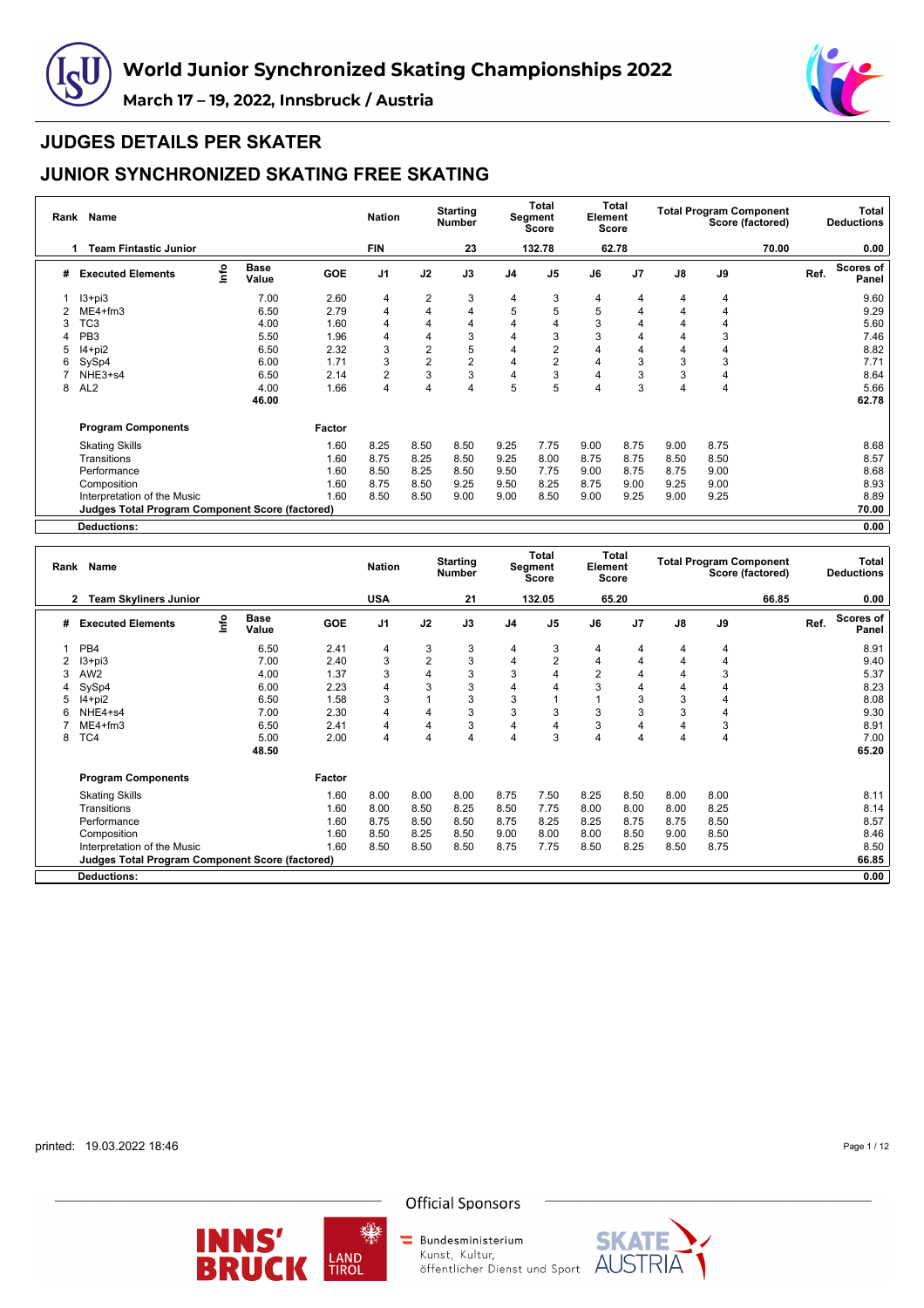



# **JUDGES DETAILS PER SKATER**

# **JUNIOR SYNCHRONIZED SKATING FREE SKATING**

|   | Rank Name                                              |      |                      |            | <b>Nation</b>  |                | <b>Starting</b><br><b>Number</b> |                | <b>Total</b><br>Segment<br>Score | Element | Total<br>Score |               | <b>Total Program Component</b> | Score (factored) |      | Total<br><b>Deductions</b> |
|---|--------------------------------------------------------|------|----------------------|------------|----------------|----------------|----------------------------------|----------------|----------------------------------|---------|----------------|---------------|--------------------------------|------------------|------|----------------------------|
|   | <b>Teams Elite Junior</b><br>3                         |      |                      |            | <b>USA</b>     |                | 22                               |                | 131.70                           |         | 63.30          |               |                                | 68.40            |      | 0.00                       |
| # | <b>Executed Elements</b>                               | Info | <b>Base</b><br>Value | <b>GOE</b> | J <sub>1</sub> | J2             | J3                               | J <sub>4</sub> | J <sub>5</sub>                   | J6      | J <sub>7</sub> | $\mathsf{J}8$ | J9                             |                  | Ref. | <b>Scores of</b><br>Panel  |
|   | $13 + pi3$                                             |      | 7.00                 | 3.20       | 4              | 3              | 4                                | 5              | 5                                | 5       | 5              | 5             | 4                              |                  |      | 10.20                      |
|   | TC4                                                    |      | 5.00                 | 1.57       | 3              | 3              | 3                                | 3              | 3                                | 4       | 3              | 3             | 4                              |                  |      | 6.57                       |
| 3 | SySp4                                                  |      | 6.00                 | 2.14       | $\overline{4}$ | $\overline{2}$ | 3                                | 4              | 3                                | 4       |                | 4             | 3                              |                  |      | 8.14                       |
| 4 | $14+pi2$                                               |      | 6.50                 | 1.86       | 3              | $\overline{2}$ | 3                                | 3              | 2                                | 3       | 3              | 3             | 4                              |                  |      | 8.36                       |
|   | ME4+fm2                                                |      | 5.50                 | 1.96       | 4              | 4              | 3                                | 5              | 4                                | 4       | 3              | 3             | 3                              |                  |      | 7.46                       |
| 6 | PB <sub>3</sub>                                        |      | 5.50                 | 2.04       | 4              | 4              | 4                                | 4              | 3                                | 3       | 4              | 3             | 4                              |                  |      | 7.54                       |
|   | NHE4+s4                                                |      | 7.00                 | 2.60       | $\overline{4}$ | 5              | 3                                | 4              | 3                                | 4       | 3              | 4             | 4                              |                  |      | 9.60                       |
| 8 | AL <sub>2</sub>                                        |      | 4.00                 | 1.43       | 3              | $\overline{2}$ | 3                                | 4              | 3                                | 5       | 4              | 4             | 4                              |                  |      | 5.43                       |
|   |                                                        |      | 46.50                |            |                |                |                                  |                |                                  |         |                |               |                                |                  |      | 63.30                      |
|   | <b>Program Components</b>                              |      |                      | Factor     |                |                |                                  |                |                                  |         |                |               |                                |                  |      |                            |
|   | <b>Skating Skills</b>                                  |      |                      | 1.60       | 8.00           | 8.00           | 8.25                             | 9.25           | 7.25                             | 8.50    | 8.50           | 8.00          | 8.25                           |                  |      | 8.21                       |
|   | Transitions                                            |      |                      | 1.60       | 8.25           | 8.25           | 8.50                             | 9.00           | 8.00                             | 8.25    | 8.50           | 8.00          | 8.25                           |                  |      | 8.29                       |
|   | Performance                                            |      |                      | 1.60       | 8.50           | 8.75           | 8.75                             | 9.25           | 8.25                             | 9.00    | 9.00           | 8.75          | 8.50                           |                  |      | 8.75                       |
|   | Composition                                            |      |                      | 1.60       | 8.25           | 8.50           | 9.00                             | 9.50           | 8.25                             | 8.75    | 8.50           | 9.00          | 8.75                           |                  |      | 8.68                       |
|   | Interpretation of the Music                            |      |                      | 1.60       | 8.25           | 8.50           | 9.00                             | 9.00           | 8.50                             | 9.00    | 8.75           | 9.00          | 9.00                           |                  |      | 8.82                       |
|   | <b>Judges Total Program Component Score (factored)</b> |      |                      |            |                |                |                                  |                |                                  |         |                |               |                                |                  |      | 68.40                      |
|   | <b>Deductions:</b>                                     |      |                      |            |                |                |                                  |                |                                  |         |                |               |                                |                  |      | 0.00                       |

| Rank | Name                                                   |      |                      |            | <b>Nation</b>  |                | <b>Starting</b><br><b>Number</b> |                | Total<br>Segment<br><b>Score</b> | Element        | <b>Total</b><br><b>Score</b> |                |      | <b>Total Program Component</b><br>Score (factored) |      | Total<br><b>Deductions</b> |
|------|--------------------------------------------------------|------|----------------------|------------|----------------|----------------|----------------------------------|----------------|----------------------------------|----------------|------------------------------|----------------|------|----------------------------------------------------|------|----------------------------|
|      | <b>Team Musketeers Junior</b><br>4                     |      |                      |            | <b>FIN</b>     |                | 19                               |                | 127.54                           |                | 62.00                        |                |      | 65.54                                              |      | 0.00                       |
| #    | <b>Executed Elements</b>                               | lnfo | <b>Base</b><br>Value | <b>GOE</b> | J <sub>1</sub> | J2             | J3                               | J <sub>4</sub> | J <sub>5</sub>                   | J6             | J <sub>7</sub>               | $\mathsf{J}8$  | J9   |                                                    | Ref. | Scores of<br>Panel         |
|      | AL <sub>2</sub>                                        |      | 4.00                 | 1.77       | 3              | 4              | 5                                | 5              | 4                                | 4              | 5                            | $\overline{4}$ | 5    |                                                    |      | 5.77                       |
| 2    | PB <sub>3</sub>                                        |      | 5.50                 | 1.65       | 3              | 3              | 3                                | 3              | $\overline{2}$                   | 3              | 4                            | 3              | 3    |                                                    |      | 7.15                       |
| 3    | TC4                                                    |      | 5.00                 | 1.57       | 3              | 3              | 3                                | 3              | 4                                | 3              | 3                            | 3              |      |                                                    |      | 6.57                       |
|      | I3+pi2                                                 |      | 6.00                 | 2.23       | 3              | 3              | 4                                | 4              | $\overline{2}$                   | 4              | 4                            | 4              |      |                                                    |      | 8.23                       |
| 5    | SySp4                                                  |      | 6.00                 | 1.63       | $\overline{2}$ | $\overline{2}$ | $\overline{c}$                   | $\overline{4}$ | 3                                | $\overline{2}$ | 3                            | $\overline{4}$ | 3    |                                                    |      | 7.63                       |
| 6    | $ME4 + fm3$                                            |      | 6.50                 | 2.41       | 3              | 4              | 3                                | 4              | 4                                | 4              | 4                            | 3              | 4    |                                                    |      | 8.91                       |
|      | I3+pi3                                                 |      | 7.00                 | 2.20       | 3              |                | 3                                | 3              | 3                                |                | 3                            | $\overline{4}$ | 3    |                                                    |      | 9.20                       |
| 8    | NHE3+s4                                                |      | 6.50                 | 2.04       | 3              | $\overline{4}$ | 3                                | 3              | 3                                | 3              | 3                            | 3              | 4    |                                                    |      | 8.54                       |
|      |                                                        |      | 46.50                |            |                |                |                                  |                |                                  |                |                              |                |      |                                                    |      | 62.00                      |
|      | <b>Program Components</b>                              |      |                      | Factor     |                |                |                                  |                |                                  |                |                              |                |      |                                                    |      |                            |
|      | <b>Skating Skills</b>                                  |      |                      | 1.60       | 7.75           | 7.75           | 7.75                             | 8.50           | 7.50                             | 8.00           | 8.25                         | 7.75           | 8.25 |                                                    |      | 7.93                       |
|      | Transitions                                            |      |                      | 1.60       | 8.25           | 8.25           | 8.25                             | 8.50           | 8.00                             | 8.25           | 8.50                         | 7.75           | 8.00 |                                                    |      | 8.21                       |
|      | Performance                                            |      |                      | 1.60       | 8.25           | 8.00           | 8.50                             | 8.50           | 8.00                             | 8.00           | 8.50                         | 8.25           | 8.25 |                                                    |      | 8.25                       |
|      | Composition                                            |      |                      | 1.60       | 8.25           | 8.00           | 8.25                             | 8.75           | 8.25                             | 8.50           | 8.50                         | 8.00           | 8.50 |                                                    |      | 8.32                       |
|      | Interpretation of the Music                            |      |                      | 1.60       | 8.00           | 8.25           | 8.50                             | 8.50           | 8.00                             | 8.00           | 8.25                         | 8.25           | 8.50 |                                                    |      | 8.25                       |
|      | <b>Judges Total Program Component Score (factored)</b> |      |                      |            |                |                |                                  |                |                                  |                |                              |                |      |                                                    |      | 65.54                      |
|      | <b>Deductions:</b>                                     |      |                      |            |                |                |                                  |                |                                  |                |                              |                |      |                                                    |      | 0.00                       |

printed: 19.03.2022 18:46

Page 2 / 12



缫

**Official Sponsors** 

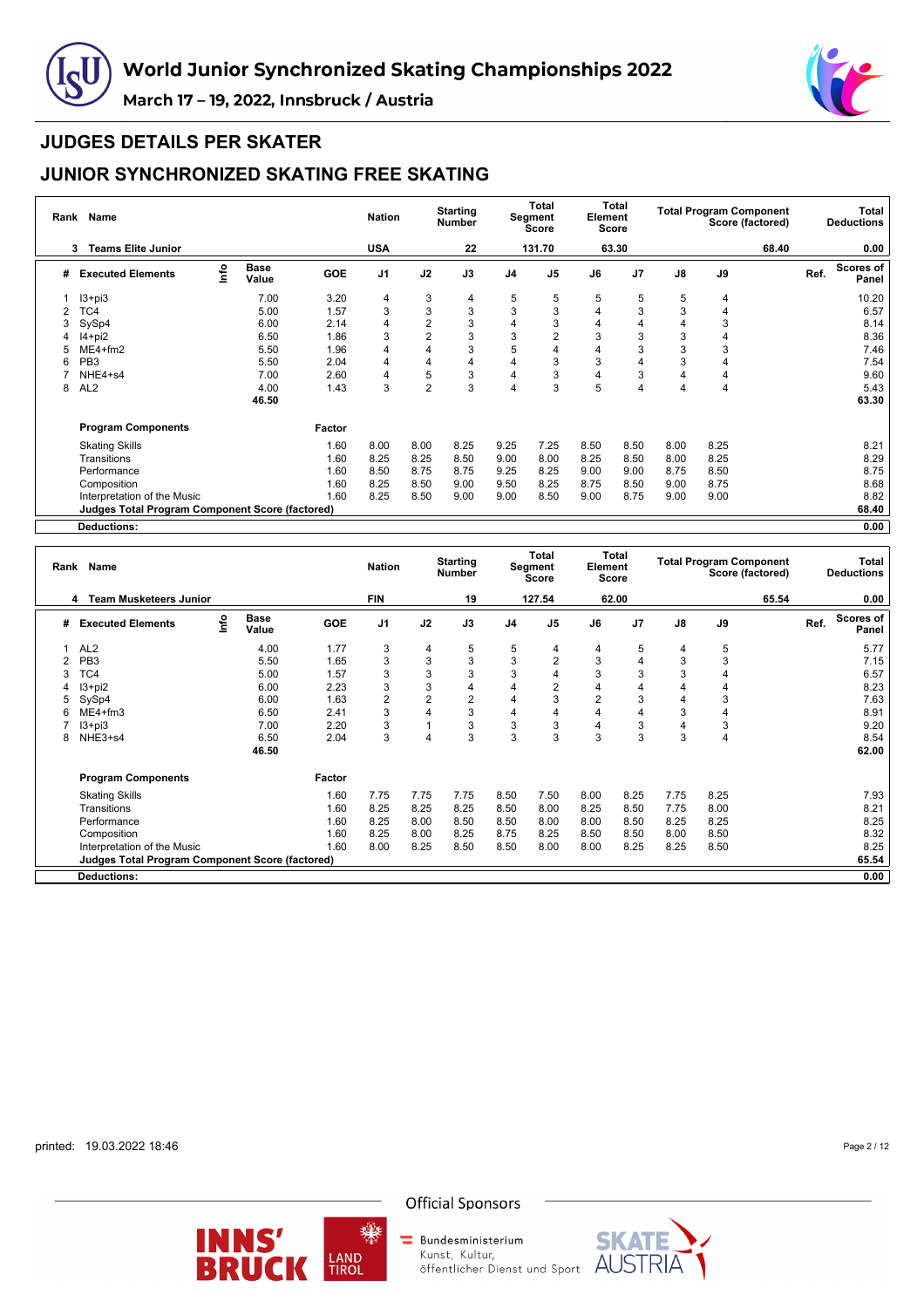



#### **JUDGES DETAILS PER SKATER**

# **JUNIOR SYNCHRONIZED SKATING FREE SKATING**

| Rank | Name                                            |      |               |        | <b>Nation</b>  |                | <b>Starting</b><br><b>Number</b> |                | Total<br>Segment<br><b>Score</b> | Element        | Total<br><b>Score</b> |                |      | <b>Total Program Component</b><br>Score (factored) |      | Total<br><b>Deductions</b> |
|------|-------------------------------------------------|------|---------------|--------|----------------|----------------|----------------------------------|----------------|----------------------------------|----------------|-----------------------|----------------|------|----------------------------------------------------|------|----------------------------|
|      | <b>Team Les Supremes Junior</b><br>5            |      |               |        | CAN            |                | 20                               |                | 123.57                           |                | 56.77                 |                |      | 66.80                                              |      | 0.00                       |
| #    | <b>Executed Elements</b>                        | lnfo | Base<br>Value | GOE    | J <sub>1</sub> | J2             | J3                               | J <sub>4</sub> | J <sub>5</sub>                   | J6             | J <sub>7</sub>        | J8             | J9   |                                                    | Ref. | <b>Scores of</b><br>Panel  |
|      | PB <sub>3</sub>                                 |      | 5.50          | 1.96   | 4              | 4              | 3                                | 4              | 3                                | 3              | 4                     | 4              | 3    |                                                    |      | 7.46                       |
|      | SySp4                                           |      | 6.00          | 1.89   | 3              | $\overline{2}$ | 4                                | 3              | 3                                | 3              | 3                     | 3              | 4    |                                                    |      | 7.89                       |
| 3    | I3+pi2                                          |      | 6.00          | 1.63   | 3              | $\overline{2}$ | 3                                | 2              | $\overline{2}$                   | 3              | 3                     | 3              | 4    |                                                    |      | 7.63                       |
|      | NHE3+s3                                         |      | 5.50          | 2.20   | 4              | 4              | 4                                | 4              | 4                                |                |                       | 4              | 5    |                                                    |      | 7.70                       |
| 5    | TC4                                             |      | 5.00          | 1.64   | 4              | 3              | 3                                | 3              | 3                                |                | 3                     | $\overline{2}$ | 4    |                                                    |      | 6.64                       |
| 6    | $13 + pi2$                                      |      | 6.00          | 1.11   | 2              | 0              | 0                                | 3              |                                  |                | 3                     | 3              | 4    |                                                    |      | 7.11                       |
|      | $ME4 + fm2$                                     |      | 5.50          | 1.41   | 3              | 5              | $\overline{c}$                   | $\overline{c}$ | $\overline{2}$                   | $\overline{2}$ | 3                     | $\overline{4}$ | 2    |                                                    |      | 6.91                       |
| 8    | AW <sub>2</sub>                                 |      | 4.00          | 1.43   | 3              | 4              | 3                                | 4              | 3                                |                | 4                     | $\overline{4}$ | 3    |                                                    |      | 5.43                       |
|      |                                                 |      | 43.50         |        |                |                |                                  |                |                                  |                |                       |                |      |                                                    |      | 56.77                      |
|      | <b>Program Components</b>                       |      |               | Factor |                |                |                                  |                |                                  |                |                       |                |      |                                                    |      |                            |
|      | <b>Skating Skills</b>                           |      |               | 1.60   | 8.00           | 8.00           | 8.50                             | 8.75           | 7.75                             | 8.25           | 8.75                  | 8.25           | 8.00 |                                                    |      | 8.25                       |
|      | Transitions                                     |      |               | 1.60   | 8.00           | 8.75           | 8.25                             | 8.50           | 8.25                             | 8.50           | 8.50                  | 8.00           | 8.50 |                                                    |      | 8.36                       |
|      | Performance                                     |      |               | 1.60   | 8.50           | 8.25           | 8.25                             | 8.50           | 8.00                             | 8.25           | 8.25                  | 8.50           | 8.25 |                                                    |      | 8.32                       |
|      | Composition                                     |      |               | 1.60   | 8.25           | 8.50           | 8.50                             | 9.00           | 8.50                             | 8.00           | 8.25                  | 8.50           | 8.50 |                                                    |      | 8.43                       |
|      | Interpretation of the Music                     |      |               | 1.60   | 8.25           | 8.50           | 8.50                             | 8.50           | 8.00                             | 8.25           | 8.25                  | 8.75           | 8.50 |                                                    |      | 8.39                       |
|      | Judges Total Program Component Score (factored) |      |               |        |                |                |                                  |                |                                  |                |                       |                |      |                                                    |      | 66.80                      |
|      | <b>Deductions:</b>                              |      |               |        |                |                |                                  |                |                                  |                |                       |                |      |                                                    |      | 0.00                       |

**Rank Name Nation Starting Number Total Segment Score Total Element Score Total Program Component Score (factored) Total Deductions 6 Team Nexxice Junior CAN 17 114.26 55.46 59.80 -1.00 # Executed Elements Info Base Value GOE J1 J2 J3 J4 J5 J6 J7 J8 J9 Ref. Scores of Panel** 1 ME3+fm3 5.50 1.65 4 2 3 2 3 4 4 1 3 7.15 2 AL2 4.00 0.97 3 2 3 2 2 1 3 2 3 4.97 3 PB2 4.00 0.97 3 3 2 2 2 2 3 1 3 4.97 4 I3+pi3 7.00 1.10 2 0 3 2 0 0 2 2 3 8.10 5 SySp4 6.00 0.77 1 0 0 0 2 1 3 2 3 6.77 6 NHE3+s4 6.50 1.67 3 2 2 3 3 2 2 3 4 8.17 7 I3+pi3 7.00 1.90 3 1 2 3 2 3 3 3 3 8.90 8 TC4 5.00 1.43 3 2 3 3 4 2 3 3 3 6.43 **45.00 55.46 Program Components Factor** Skating Skills 1.60 7.50 7.00 6.75 7.75 7.50 7.50 7.75 6.75 7.50 7.36 Transitions 1.60 7.75 7.25 7.25 7.75 7.25 7.00 7.50 6.25 7.50 7.36 Performance 1.60 7.75 7.25 7.50 7.75 7.50 7.25 7.75 6.50 7.75 7.54 Composition 1.60 8.00 7.25 7.50 8.00 7.50 7.25 8.00 7.00 7.75 7.61 Interpretation of the Music<br>Interpretation of the Music 1.60 8.00 7.50 7.50 7.50 8.00 7.25 6.75 7.50 7.00 7.75 7.50 7.50<br>Judges Total Program Component Score (factored) **Judges Total Program Component Score (factored) 59.80 Deductions:** Falls -1.00 (1) **-1.00**

printed: 19.03.2022 18:46

Page 3 / 12





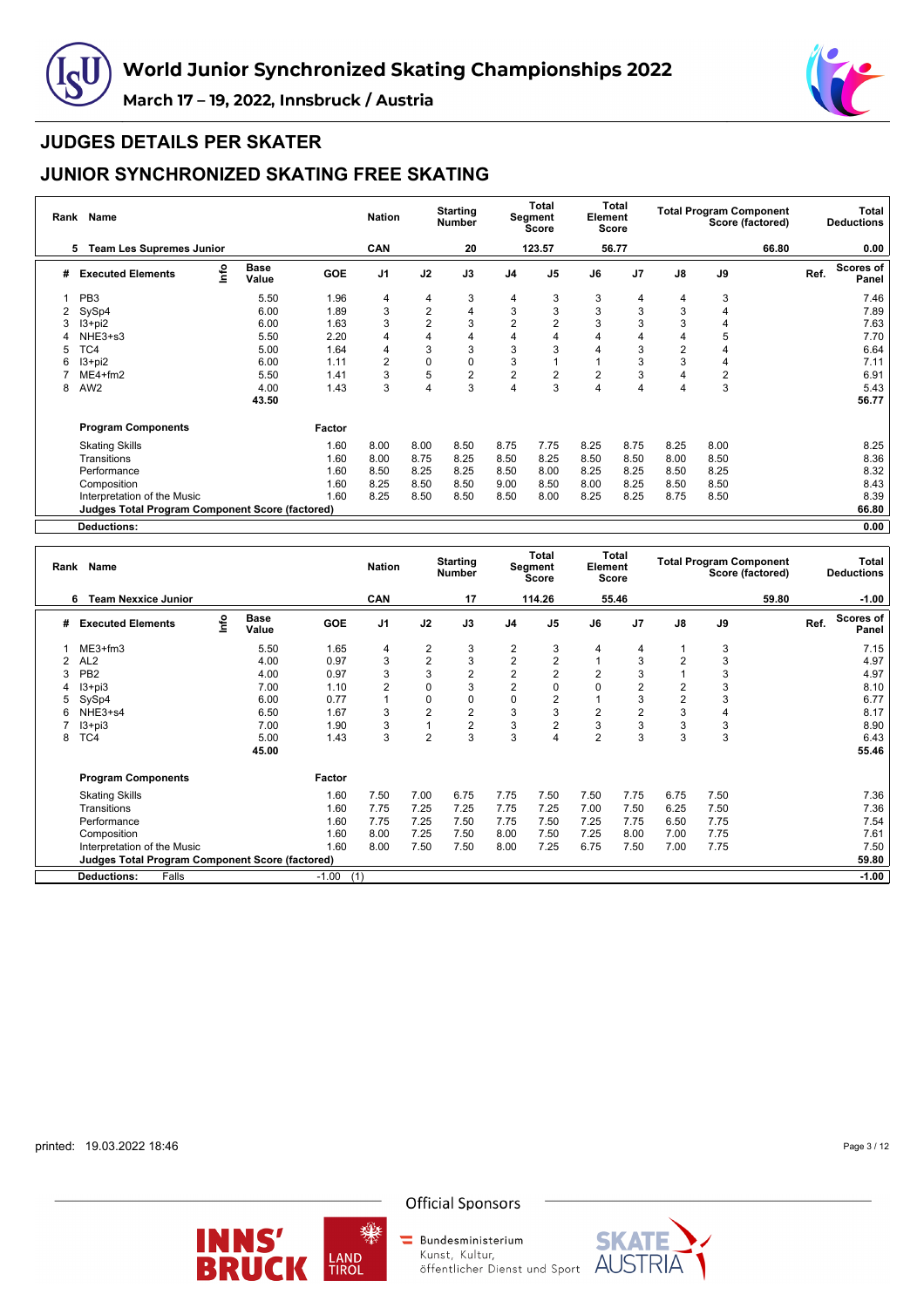



# **JUDGES DETAILS PER SKATER**

# **JUNIOR SYNCHRONIZED SKATING FREE SKATING**

| Rank | Name                                                   |      |                      |            | <b>Nation</b>  |                | <b>Starting</b><br><b>Number</b> |                | Total<br>Segment<br>Score | Element        | Total<br>Score |                         |      | <b>Total Program Component</b><br>Score (factored) |      | Total<br><b>Deductions</b> |
|------|--------------------------------------------------------|------|----------------------|------------|----------------|----------------|----------------------------------|----------------|---------------------------|----------------|----------------|-------------------------|------|----------------------------------------------------|------|----------------------------|
|      | <b>Team Seaside Junior</b><br>7                        |      |                      |            | <b>SWE</b>     |                | 16                               |                | 105.09                    |                | 50.79          |                         |      | 54.30                                              |      | 0.00                       |
| #    | <b>Executed Elements</b>                               | Info | <b>Base</b><br>Value | <b>GOE</b> | J <sub>1</sub> | J2             | J3                               | J <sub>4</sub> | J <sub>5</sub>            | J6             | J <sub>7</sub> | J8                      | J9   |                                                    | Ref. | Scores of<br>Panel         |
|      | ME4+fm3                                                |      | 6.50                 | 1.58       | 2              | 2              | 4                                | 2              | $\overline{2}$            | 3              | 3              | 2                       | 3    |                                                    |      | 8.08                       |
|      | $I4 + pi3$                                             |      | 7.50                 | 1.61       | $\overline{2}$ | 0              | 3                                | 1              | 2                         | 3              | $\overline{2}$ | $\overline{\mathbf{c}}$ | 3    |                                                    |      | 9.11                       |
| 3    | TC4                                                    |      | 5.00                 | 1.07       | 1              |                | $\overline{2}$                   | $\overline{2}$ | 3                         | 3              | $\overline{2}$ | $\overline{2}$          | 3    |                                                    |      | 6.07                       |
| 4    | SySp3                                                  |      | 5.00                 | 0.50       | 0              | 0              |                                  | 0              |                           |                | $\overline{2}$ | $\overline{2}$          | 2    |                                                    |      | 5.50                       |
| 5    | PB <sub>1</sub>                                        |      | 2.50                 | 0.36       | $\overline{2}$ | 2              | $\overline{2}$                   |                |                           |                |                |                         | 2    |                                                    |      | 2.86                       |
| 6    | NHE3+s4                                                |      | 6.50                 | 0.93       | $\mathbf{1}$   | $\overline{2}$ | $\overline{2}$                   |                |                           | $\overline{2}$ | 0              |                         | 2    |                                                    |      | 7.43                       |
|      | AW1                                                    |      | 2.50                 | 0.64       | $\overline{2}$ | $\overline{2}$ | 3                                | 3              | 3                         | 4              |                | $\overline{2}$          | 3    |                                                    |      | 3.14                       |
| 8    | $13 + pi3$                                             |      | 7.00                 | 1.60       | 1              |                | $\overline{2}$                   | 3              | $\overline{2}$            | 3              | 3              | $\overline{2}$          | 3    |                                                    |      | 8.60                       |
|      |                                                        |      | 42.50                |            |                |                |                                  |                |                           |                |                |                         |      |                                                    |      | 50.79                      |
|      | <b>Program Components</b>                              |      |                      | Factor     |                |                |                                  |                |                           |                |                |                         |      |                                                    |      |                            |
|      | <b>Skating Skills</b>                                  |      |                      | 1.60       | 6.50           | 6.00           | 6.75                             | 7.00           | 6.25                      | 6.75           | 6.25           | 6.25                    | 7.25 |                                                    |      | 6.54                       |
|      | Transitions                                            |      |                      | 1.60       | 6.75           | 6.25           | 7.25                             | 7.25           | 6.25                      | 7.00           | 6.75           | 6.00                    | 7.50 |                                                    |      | 6.79                       |
|      | Performance                                            |      |                      | 1.60       | 7.00           | 6.50           | 7.25                             | 7.50           | 6.50                      | 6.50           | 6.50           | 6.75                    | 7.50 |                                                    |      | 6.86                       |
|      | Composition                                            |      |                      | 1.60       | 7.00           | 6.25           | 7.00                             | 7.50           | 6.75                      | 7.25           | 6.25           | 6.50                    | 7.50 |                                                    |      | 6.89                       |
|      | Interpretation of the Music                            |      |                      | 1.60       | 6.75           | 6.75           | 7.25                             | 7.50           | 6.25                      | 7.00           | 6.50           | 6.25                    | 7.75 |                                                    |      | 6.86                       |
|      | <b>Judges Total Program Component Score (factored)</b> |      |                      |            |                |                |                                  |                |                           |                |                |                         |      |                                                    |      | 54.30                      |
|      | <b>Deductions:</b>                                     |      |                      |            |                |                |                                  |                |                           |                |                |                         |      |                                                    |      | 0.00                       |

| Rank | Name                                                     |      |                      |            | <b>Nation</b>  |                | <b>Starting</b><br><b>Number</b> |                         | Total<br>Segment<br>Score | Element        | Total<br><b>Score</b> |                |                | <b>Total Program Component</b><br>Score (factored) |      | Total<br><b>Deductions</b> |
|------|----------------------------------------------------------|------|----------------------|------------|----------------|----------------|----------------------------------|-------------------------|---------------------------|----------------|-----------------------|----------------|----------------|----------------------------------------------------|------|----------------------------|
|      | <b>Team Spirit Junior</b><br>8                           |      |                      |            | <b>SWE</b>     |                | 18                               |                         | 103.23                    |                | 48.83                 |                |                | 56.40                                              |      | $-2.00$                    |
| #    | <b>Executed Elements</b>                                 | lnfo | <b>Base</b><br>Value | <b>GOE</b> | J <sub>1</sub> | J2             | J3                               | J <sub>4</sub>          | J <sub>5</sub>            | J6             | J7                    | $\mathsf{J}8$  | J9             |                                                    | Ref. | Scores of<br>Panel         |
|      | SySp4                                                    |      | 6.00                 | 1.37       | 2              | $\overline{2}$ | $\overline{4}$                   | 3                       | 2                         | $\overline{2}$ | 3                     | $\overline{2}$ | $\overline{2}$ |                                                    |      | 7.37                       |
|      | $13 + pi2$                                               | F    | 6.00                 | $-1.54$    | $-2$           | $-3$           | $-3$                             | $-5$                    | $-3$                      | $-1$           | 0                     | $-1$           | -5             |                                                    |      | 4.46                       |
|      | NHE4+s3                                                  |      | 6.00                 | 1.46       | 3              | $\overline{2}$ | $\overline{2}$                   | 3                       | $\overline{2}$            | $\overline{2}$ | $\overline{2}$        | 3              | 3              |                                                    |      | 7.46                       |
|      | TC4                                                      |      | 5.00                 | 1.21       | 2              |                | $\overline{2}$                   | 3                       |                           | 3              | 3                     | 3              | 3              |                                                    |      | 6.21                       |
|      | $ME4 + fm2$                                              |      | 5.50                 | 1.02       | 2              |                | $\overline{2}$                   | $\overline{2}$          |                           | 3              | $\overline{2}$        | $\overline{2}$ | $\overline{2}$ |                                                    |      | 6.52                       |
| 6    | $13 + pi3$                                               |      | 7.00                 | 1.70       | $\overline{2}$ | 0              | $\overline{2}$                   | $\overline{\mathbf{4}}$ |                           | 3              | 3                     | 3              | 3              |                                                    |      | 8.70                       |
|      | PB <sub>2</sub>                                          | F    | 4.00                 | $-0.63$    | $-1$           | $-2$           | $-4$                             | $-1$                    | $-1$                      | -3             | $-1$                  | $-2$           | $-1$           |                                                    |      | 3.37                       |
| 8    | AL <sub>2</sub>                                          |      | 4.00                 | 0.74       | $\overline{2}$ | 1              | $\overline{2}$                   | 3                       | $\overline{2}$            | $\overline{2}$ |                       | $\overline{2}$ | $\overline{2}$ |                                                    |      | 4.74                       |
|      |                                                          |      | 43.50                |            |                |                |                                  |                         |                           |                |                       |                |                |                                                    |      | 48.83                      |
|      | <b>Program Components</b>                                |      |                      | Factor     |                |                |                                  |                         |                           |                |                       |                |                |                                                    |      |                            |
|      | <b>Skating Skills</b>                                    |      |                      | 1.60       | 7.00           | 6.75           | 7.25                             | 7.75                    | 6.50                      | 6.50           | 7.50                  | 6.50           | 7.00           |                                                    |      | 6.93                       |
|      | Transitions                                              |      |                      | 1.60       | 6.75           | 6.50           | 7.50                             | 8.25                    | 6.75                      | 7.25           | 7.50                  | 6.50           | 7.00           |                                                    |      | 7.04                       |
|      | Performance                                              |      |                      | 1.60       | 6.75           | 6.25           | 7.00                             | 7.50                    | 6.00                      | 6.75           | 7.00                  | 6.75           | 7.25           |                                                    |      | 6.82                       |
|      | Composition                                              |      |                      | 1.60       | 7.25           | 6.50           | 7.50                             | 8.25                    | 6.75                      | 7.25           | 7.50                  | 7.00           | 7.50           |                                                    |      | 7.25                       |
|      | Interpretation of the Music                              |      |                      | 1.60       | 7.00           | 6.75           | 7.75                             | 8.00                    | 6.50                      | 7.25           | 7.50                  | 6.75           | 7.50           |                                                    |      | 7.21                       |
|      | Judges Total Program Component Score (factored)<br>56.40 |      |                      |            |                |                |                                  |                         |                           |                |                       |                |                |                                                    |      |                            |
|      | Falls<br><b>Deductions:</b>                              |      |                      | $-2.00$    | (2)            |                |                                  |                         |                           |                |                       |                |                |                                                    |      | $-2.00$                    |

F Fall

printed: 19.03.2022 18:46

Page 4 / 12





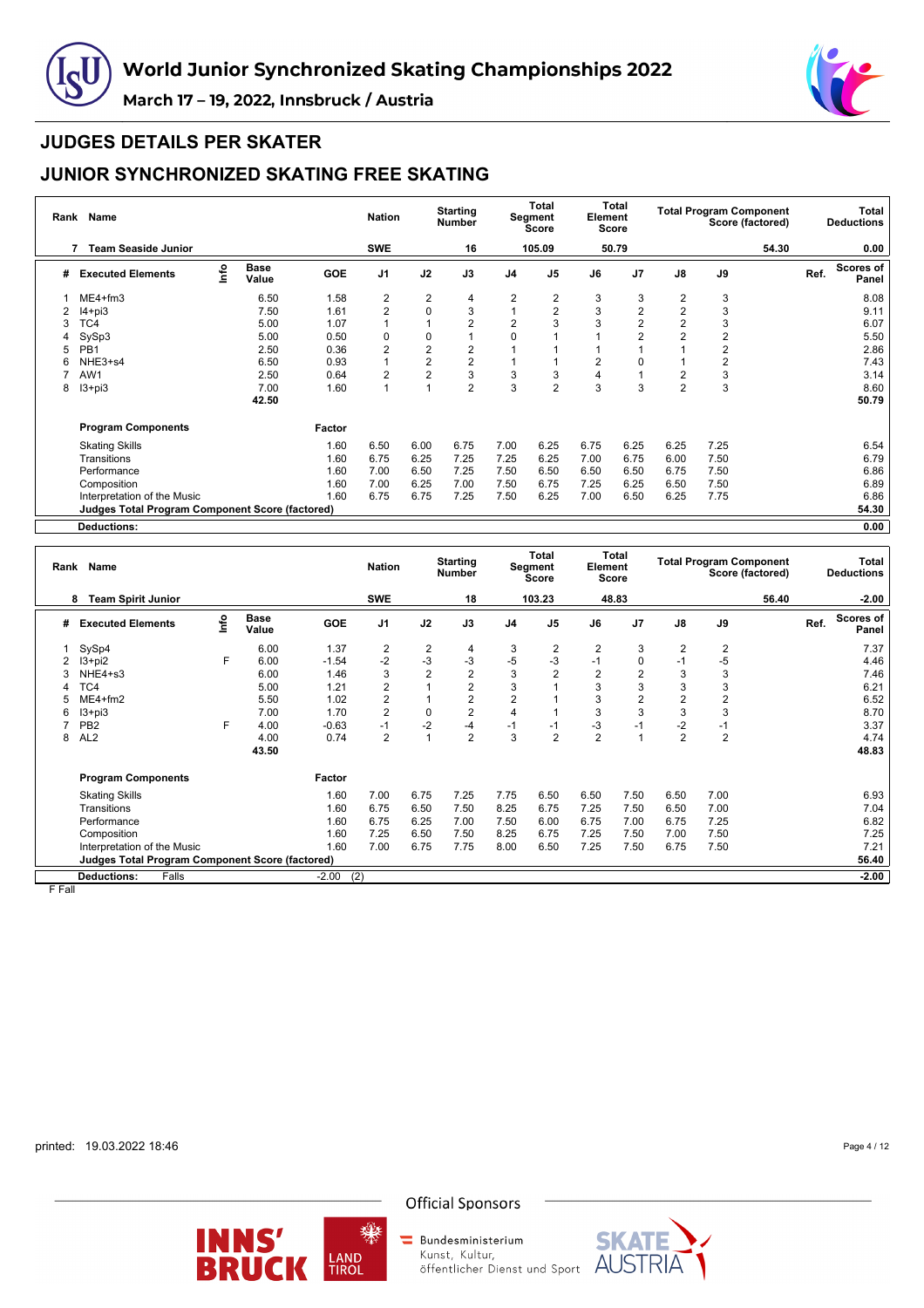



#### **JUDGES DETAILS PER SKATER**

# **JUNIOR SYNCHRONIZED SKATING FREE SKATING**

| Rank | Name                                                   |      |                      |            | <b>Nation</b>  |             | <b>Starting</b><br><b>Number</b> |                | <b>Total</b><br>Segment<br>Score | Element        | Total<br>Score |      |      | <b>Total Program Component</b><br>Score (factored) |      | Total<br><b>Deductions</b> |
|------|--------------------------------------------------------|------|----------------------|------------|----------------|-------------|----------------------------------|----------------|----------------------------------|----------------|----------------|------|------|----------------------------------------------------|------|----------------------------|
|      | <b>Team Cool Dreams Junior</b><br>9                    |      |                      |            | SUI            |             | 13                               |                | 89.36                            |                | 43.19          |      |      | 46.17                                              |      | 0.00                       |
| #    | <b>Executed Elements</b>                               | Info | <b>Base</b><br>Value | <b>GOE</b> | J <sub>1</sub> | J2          | J3                               | J <sub>4</sub> | J <sub>5</sub>                   | J6             | J <sub>7</sub> | J8   | J9   |                                                    | Ref. | Scores of<br>Panel         |
|      | PB <sub>3</sub>                                        |      | 5.50                 | $-0.08$    | 1              | $\mathbf 0$ | $-1$                             | -2             | 0                                | $-1$           | 0              | 2    | 0    |                                                    |      | 5.42                       |
|      | $12 + pi3$                                             |      | 6.00                 | 0.86       | $\mathbf{1}$   |             | $\overline{2}$                   | $\overline{2}$ | 2                                |                |                | 0    | 3    |                                                    |      | 6.86                       |
| 3    | AL <sub>2</sub>                                        |      | 4.00                 | 0.23       | 0              |             |                                  | $-1$           | 2                                | 0              |                | 0    | 2    |                                                    |      | 4.23                       |
| 4    | $ME4 + fm2$                                            |      | 5.50                 | 0.71       |                |             |                                  |                | 2                                | $\overline{2}$ |                | $-1$ | 2    |                                                    |      | 6.21                       |
| 5    | NHE3+s2                                                |      | 4.50                 | 0.39       |                |             |                                  | $\Omega$       |                                  |                |                | $-1$ | 2    |                                                    |      | 4.89                       |
| 6    | $I4+pi1$                                               |      | 5.50                 | 0.39       | 0              |             | $\overline{2}$                   |                |                                  | $\Omega$       | O              | 0    | 2    |                                                    |      | 5.89                       |
|      | SySp3                                                  |      | 5.00                 | 0.29       | 0              | $\Omega$    | 0                                | $\overline{2}$ |                                  | $\Omega$       |                | 0    | 3    |                                                    |      | 5.29                       |
| 8    | TC <sub>3</sub>                                        |      | 4.00                 | 0.40       | $\overline{1}$ |             |                                  |                |                                  |                | $\Omega$       |      | 3    |                                                    |      | 4.40                       |
|      |                                                        |      | 40.00                |            |                |             |                                  |                |                                  |                |                |      |      |                                                    |      | 43.19                      |
|      | <b>Program Components</b>                              |      |                      | Factor     |                |             |                                  |                |                                  |                |                |      |      |                                                    |      |                            |
|      | <b>Skating Skills</b>                                  |      |                      | 1.60       | 5.75           | 5.75        | 6.25                             | 5.50           | 5.75                             | 5.75           | 5.75           | 4.75 | 6.25 |                                                    |      | 5.79                       |
|      | Transitions                                            |      |                      | 1.60       | 5.75           | 5.50        | 6.00                             | 5.50           | 6.00                             | 5.25           | 5.50           | 4.25 | 6.25 |                                                    |      | 5.64                       |
|      | Performance                                            |      |                      | 1.60       | 6.25           | 5.75        | 6.00                             | 5.75           | 6.25                             | 5.50           | 5.50           | 5.00 | 6.50 |                                                    |      | 5.86                       |
|      | Composition                                            |      |                      | 1.60       | 6.00           | 5.50        | 6.50                             | 6.00           | 6.25                             | 5.50           | 5.50           | 5.00 | 6.50 |                                                    |      | 5.89                       |
|      | Interpretation of the Music                            |      |                      | 1.60       | 6.00           | 6.00        | 6.25                             | 5.50           | 5.50                             | 5.25           | 5.25           | 4.75 | 6.75 |                                                    |      | 5.68                       |
|      | <b>Judges Total Program Component Score (factored)</b> |      |                      |            |                |             |                                  |                |                                  |                |                |      |      |                                                    |      | 46.17                      |
|      | <b>Deductions:</b>                                     |      |                      |            |                |             |                                  |                |                                  |                |                |      |      |                                                    |      | 0.00                       |

| Rank | Name                                                   |      |                      |            | <b>Nation</b>  |                | <b>Starting</b><br><b>Number</b> |                | Total<br>Segment<br>Score | Element        | Total<br>Score |                |                         | <b>Total Program Component</b><br>Score (factored) |      | Total<br><b>Deductions</b> |
|------|--------------------------------------------------------|------|----------------------|------------|----------------|----------------|----------------------------------|----------------|---------------------------|----------------|----------------|----------------|-------------------------|----------------------------------------------------|------|----------------------------|
| 10   | <b>Team Hot Shivers Junior</b>                         |      |                      |            | <b>ITA</b>     |                | 14                               |                | 89.08                     |                | 42.79          |                |                         | 48.29                                              |      | $-2.00$                    |
| #    | <b>Executed Elements</b>                               | info | <b>Base</b><br>Value | <b>GOE</b> | J <sub>1</sub> | J2             | J3                               | J <sub>4</sub> | J <sub>5</sub>            | J6             | J <sub>7</sub> | $\mathsf{J}8$  | $\mathsf{J9}$           |                                                    | Ref. | Scores of<br>Panel         |
|      | $13 + pi2$                                             | F.   | 6.00                 | $-2.23$    | -3             | -5             | -3                               | $-4$           | -3                        | -5             | -3             | -5             | $-3$                    |                                                    |      | 3.77                       |
|      | TC <sub>3</sub>                                        |      | 4.00                 | 0.57       |                |                | 1                                |                | $\overline{2}$            | $\overline{2}$ | 0              | $\overline{2}$ | 3                       |                                                    |      | 4.57                       |
| 3    | $13 + pi3$                                             |      | 7.00                 | 0.60       |                | $\Omega$       | $\Omega$                         |                |                           | 2              |                | $-1$           | 2                       |                                                    |      | 7.60                       |
|      | SySp3                                                  |      | 5.00                 | 0.64       |                |                |                                  | 2              |                           |                |                |                | 3                       |                                                    |      | 5.64                       |
|      | ME4+fm2                                                |      | 5.50                 | 0.86       | 2              | $\overline{2}$ |                                  | $\overline{2}$ |                           |                |                | $\overline{2}$ | 3                       |                                                    |      | 6.36                       |
| 6    | NHE3+s3                                                |      | 5.50                 | 1.02       |                | $\overline{2}$ | $\overline{2}$                   | $\overline{2}$ | $\overline{2}$            | 2              |                | $\overline{2}$ | 3                       |                                                    |      | 6.52                       |
|      | PB <sub>3</sub>                                        |      | 5.50                 | 0.79       | 2              |                |                                  | $\overline{c}$ |                           |                |                | $\overline{2}$ | $\overline{\mathbf{c}}$ |                                                    |      | 6.29                       |
| 8    | AL <sub>1</sub>                                        | F    | 2.50                 | $-0.46$    | $-2$           | $-2$           | $-2$                             | $-2$           | $-2$                      | $-2$           | $-2$           | $\overline{2}$ | $-1$                    |                                                    |      | 2.04                       |
|      |                                                        |      | 41.00                |            |                |                |                                  |                |                           |                |                |                |                         |                                                    |      | 42.79                      |
|      | <b>Program Components</b>                              |      |                      | Factor     |                |                |                                  |                |                           |                |                |                |                         |                                                    |      |                            |
|      | <b>Skating Skills</b>                                  |      |                      | 1.60       | 5.25           | 5.50           | 6.00                             | 6.75           | 6.00                      | 6.00           | 5.75           | 5.25           | 6.50                    |                                                    |      | 5.86                       |
|      | Transitions                                            |      |                      | 1.60       | 5.75           | 5.75           | 5.75                             | 7.50           | 5.75                      | 6.00           | 6.00           | 5.00           | 6.50                    |                                                    |      | 5.93                       |
|      | Performance                                            |      |                      | 1.60       | 5.75           | 5.50           | 5.75                             | 7.25           | 5.00                      | 6.25           | 5.25           | 5.00           | 6.75                    |                                                    |      | 5.75                       |
|      | Composition                                            |      |                      | 1.60       | 6.25           | 6.25           | 6.00                             | 7.25           | 6.25                      | 6.25           | 5.75           | 6.00           | 6.75                    |                                                    |      | 6.25                       |
|      | Interpretation of the Music                            |      |                      | 1.60       | 5.75           | 6.50           | 6.00                             | 7.50           | 6.25                      | 6.75           | 6.00           | 6.50           | 6.75                    |                                                    |      | 6.39                       |
|      | <b>Judges Total Program Component Score (factored)</b> |      |                      |            |                |                |                                  |                |                           |                |                |                |                         |                                                    |      | 48.29                      |
|      | Falls<br><b>Deductions:</b>                            |      |                      | $-2.00$    | (2)            |                |                                  |                |                           |                |                |                |                         |                                                    |      | $-2.00$                    |

F Fall

printed: 19.03.2022 18:46

Page 5 / 12





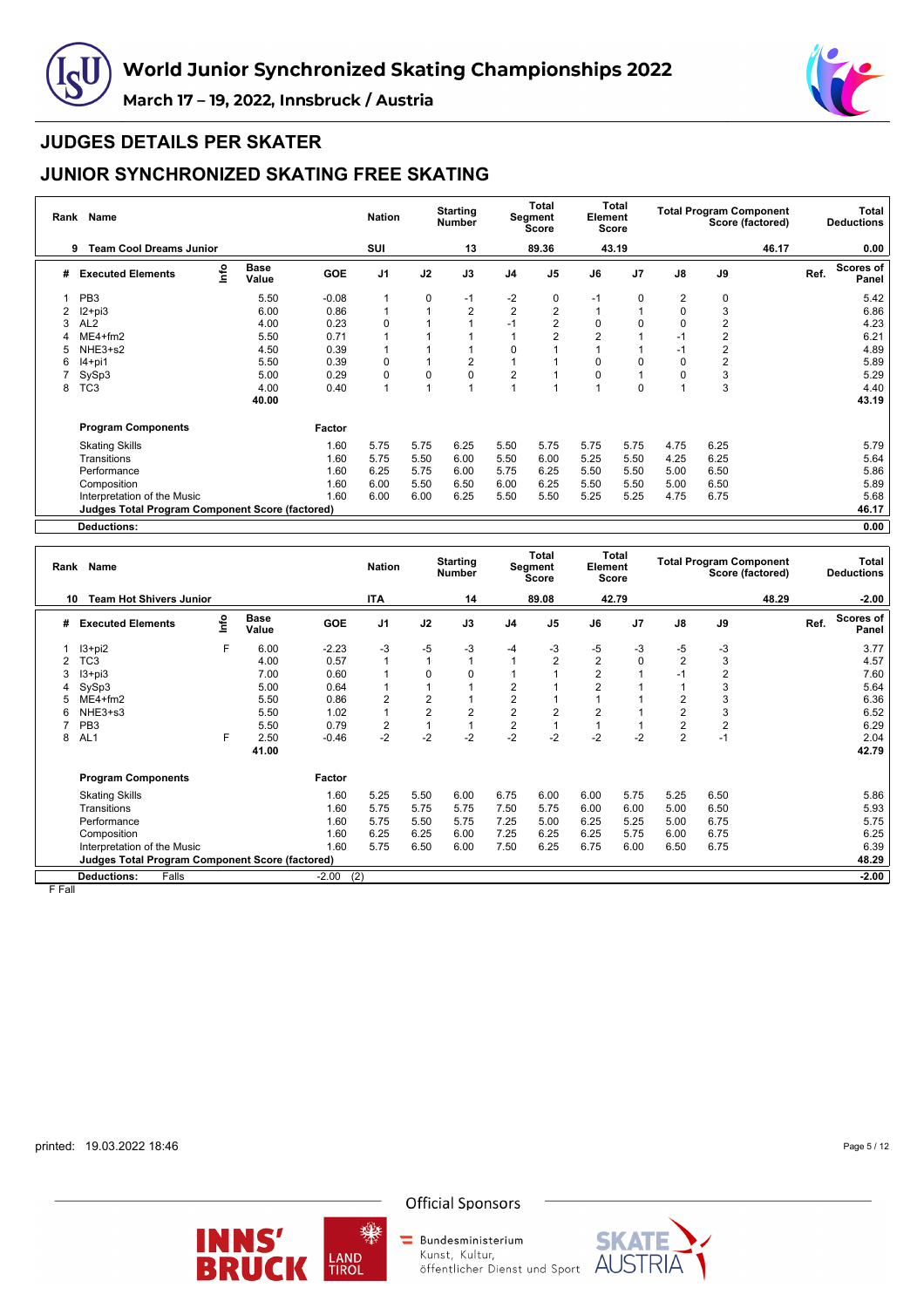



#### **JUDGES DETAILS PER SKATER**

# **JUNIOR SYNCHRONIZED SKATING FREE SKATING**

| Rank | <b>Name</b>                                            |      |                      |                | <b>Nation</b>  |                | <b>Starting</b><br><b>Number</b> |                | <b>Total</b><br>Segment<br>Score | Element  | Total<br>Score |                |                | <b>Total Program Component</b><br>Score (factored) |      | <b>Total</b><br><b>Deductions</b> |
|------|--------------------------------------------------------|------|----------------------|----------------|----------------|----------------|----------------------------------|----------------|----------------------------------|----------|----------------|----------------|----------------|----------------------------------------------------|------|-----------------------------------|
| 11   | <b>Team Ice Fire Junior</b>                            |      |                      |                | <b>POL</b>     |                | 15                               |                | 88.61                            |          | 43.85          |                |                | 47.76                                              |      | $-3.00$                           |
| #    | <b>Executed Elements</b>                               | lnfo | <b>Base</b><br>Value | <b>GOE</b>     | J <sub>1</sub> | J2             | J3                               | J <sub>4</sub> | J <sub>5</sub>                   | J6       | J <sub>7</sub> | J8             | J9             |                                                    | Ref. | <b>Scores of</b><br>Panel         |
|      | AL <sub>2</sub>                                        |      | 4.00                 | 0.74           | 2              | 1              | 3                                | 2              | 2                                |          |                | 2              | 3              |                                                    |      | 4.74                              |
|      | $ME4+fm1$                                              | F    | 4.00                 | $-1.83$        | -4             | $-2$           | $-5$                             | $-5$           | $-5$                             | -4       | -5             | $-5$           | -4             |                                                    |      | 2.17                              |
| 3    | SySp4                                                  |      | 6.00                 | 1.03           | $\overline{2}$ | 1              | 4                                | $\overline{2}$ | 2                                |          |                | 0              | 3              |                                                    |      | 7.03                              |
|      | $13 + pi2$                                             |      | 6.00                 | 0.69           | 0              |                | 2                                | $\overline{2}$ | 0                                |          |                |                | 2              |                                                    |      | 6.69                              |
|      | NHE3+s4                                                |      | 6.50                 | 0.84           | 0              | $\overline{2}$ |                                  | $\overline{2}$ | 0                                |          |                | 2              | 3              |                                                    |      | 7.34                              |
| 6    | PB <sub>2</sub>                                        |      | 4.00                 | 0.11           | 1              | 0              |                                  | $-1$           | 0                                | $-1$     | $\Omega$       |                | $\overline{2}$ |                                                    |      | 4.11                              |
|      | $12 + pi3$                                             |      | 6.00                 | 0.34           | 0              | 0              |                                  |                | 0                                |          |                | $-2$           | 3              |                                                    |      | 6.34                              |
| 8    | TC4                                                    |      | 5.00                 | 0.43           | 1              | $\overline{1}$ |                                  | $\mathbf 0$    |                                  | $\Omega$ | $\Omega$       | $\overline{2}$ | $\overline{2}$ |                                                    |      | 5.43                              |
|      |                                                        |      | 41.50                |                |                |                |                                  |                |                                  |          |                |                |                |                                                    |      | 43.85                             |
|      | <b>Program Components</b>                              |      |                      | Factor         |                |                |                                  |                |                                  |          |                |                |                |                                                    |      |                                   |
|      | <b>Skating Skills</b>                                  |      |                      | 1.60           | 5.75           | 5.75           | 6.50                             | 7.00           | 5.25                             | 5.50     | 5.75           | 5.25           | 6.75           |                                                    |      | 5.89                              |
|      | Transitions                                            |      |                      | 1.60           | 6.00           | 5.00           | 6.25                             | 6.75           | 5.25                             | 5.75     | 6.25           | 4.75           | 7.25           |                                                    |      | 5.89                              |
|      | Performance                                            |      |                      | 1.60           | 5.75           | 5.25           | 6.25                             | 7.00           | 4.75                             | 5.50     | 5.50           | 4.75           | 7.00           |                                                    |      | 5.71                              |
|      | Composition                                            |      |                      | 1.60           | 6.25           | 6.00           | 6.50                             | 7.50           | 6.00                             | 5.75     | 6.00           | 5.00           | 7.25           |                                                    |      | 6.25                              |
|      | Interpretation of the Music                            |      |                      | 1.60           | 6.00           | 6.25           | 6.00                             | 7.25           | 5.75                             | 5.75     | 5.75           | 4.75           | 7.50           |                                                    |      | 6.11                              |
|      | <b>Judges Total Program Component Score (factored)</b> |      |                      |                |                |                |                                  |                |                                  |          |                |                |                |                                                    |      | 47.76                             |
|      | <b>Deductions:</b><br>Falls                            |      |                      | $-3.00$<br>(3) |                |                |                                  |                |                                  |          |                |                |                |                                                    |      | $-3.00$                           |

F Fall

| Rank | Name                                            |      |                      |         | <b>Nation</b>  |                | <b>Starting</b><br>Number |                | <b>Total</b><br>Segment<br><b>Score</b> | Element        | Total<br>Score |                         |                         | <b>Total Program Component</b><br>Score (factored) |      | <b>Total</b><br><b>Deductions</b> |
|------|-------------------------------------------------|------|----------------------|---------|----------------|----------------|---------------------------|----------------|-----------------------------------------|----------------|----------------|-------------------------|-------------------------|----------------------------------------------------|------|-----------------------------------|
| 12   | <b>Team Zazou Junior</b>                        |      |                      |         | <b>FRA</b>     |                | 12                        |                | 80.80                                   |                | 35.65          |                         |                         | 45.15                                              |      | 0.00                              |
| #    | <b>Executed Elements</b>                        | lnfo | <b>Base</b><br>Value | GOE     | J <sub>1</sub> | J2             | J3                        | J <sub>4</sub> | J <sub>5</sub>                          | J6             | J <sub>7</sub> | $\mathsf{J}8$           | J9                      |                                                    | Ref. | Scores of<br><b>Panel</b>         |
|      | $12+pi2$                                        |      | 5.00                 | 0.14    | 0              | 0              | 2                         | 0              | $-2$                                    |                | $\Omega$       | $-1$                    | 2                       |                                                    |      | 5.14                              |
|      | PB <sub>2</sub>                                 |      | 4.00                 | 0.46    |                | $\mathbf 0$    | $\overline{2}$            | $\overline{2}$ | 0                                       | -1             |                | $\overline{2}$          | $\overline{\mathbf{c}}$ |                                                    |      | 4.46                              |
| 3    | AL <sub>2</sub>                                 |      | 4.00                 | 0.57    | 0              | $\overline{2}$ | 3                         |                | $\overline{2}$                          |                |                |                         | $\overline{c}$          |                                                    |      | 4.57                              |
| 4    | $ME3+fm2$                                       |      | 4.50                 | $-0.39$ | $-1$           | 0              |                           | -3             | $-3$                                    | 0              |                | -2                      | 0                       |                                                    |      | 4.11                              |
| 5    | NHE <sub>2+s1</sub>                             |      | 1.50                 | 0.15    |                |                |                           |                | $\Omega$                                | $\Omega$       |                | $\overline{\mathbf{c}}$ | 3                       |                                                    |      | 1.65                              |
| 6    | SySp3                                           |      | 5.00                 | 0.43    | 0              | $\mathbf 0$    | 2                         |                | $\Omega$                                | $\Omega$       |                | $\overline{2}$          | 3                       |                                                    |      | 5.43                              |
|      | $13+pi2$                                        |      | 6.00                 | 0.00    | $-1$           | $\mathbf 0$    | $\mathbf 0$               | $-2$           | $-1$                                    |                |                | $\mathbf 0$             | $\overline{\mathbf{c}}$ |                                                    |      | 6.00                              |
| 8    | TC <sub>3</sub>                                 |      | 4.00                 | 0.29    | $\overline{1}$ |                | $\mathbf 0$               | $\mathbf 0$    |                                         | $\overline{2}$ | 0              | $-1$                    | $\overline{2}$          |                                                    |      | 4.29                              |
|      |                                                 |      | 34.00                |         |                |                |                           |                |                                         |                |                |                         |                         |                                                    |      | 35.65                             |
|      | <b>Program Components</b>                       |      |                      | Factor  |                |                |                           |                |                                         |                |                |                         |                         |                                                    |      |                                   |
|      | <b>Skating Skills</b>                           |      |                      | 1.60    | 5.75           | 5.25           | 6.50                      | 6.25           | 4.50                                    | 5.00           | 5.75           | 5.00                    | 5.75                    |                                                    |      | 5.54                              |
|      | Transitions                                     |      |                      | 1.60    | 5.75           | 5.00           | 6.50                      | 5.75           | 5.25                                    | 4.75           | 5.50           | 4.50                    | 6.25                    |                                                    |      | 5.46                              |
|      | Performance                                     |      |                      | 1.60    | 6.00           | 5.25           | 6.75                      | 5.50           | 4.75                                    | 5.25           | 5.50           | 4.75                    | 6.50                    |                                                    |      | 5.54                              |
|      | Composition                                     |      |                      | 1.60    | 6.00           | 5.50           | 6.75                      | 6.25           | 5.50                                    | 5.25           | 5.75           | 5.00                    | 6.50                    |                                                    |      | 5.82                              |
|      | Interpretation of the Music                     |      |                      | 1.60    | 5.75           | 5.75           | 7.00                      | 6.50           | 5.00                                    | 5.50           | 5.75           | 4.50                    | 6.75                    |                                                    |      | 5.86                              |
|      | Judges Total Program Component Score (factored) |      |                      |         |                |                |                           |                |                                         |                |                |                         |                         |                                                    |      | 45.15                             |
|      | <b>Deductions:</b>                              |      |                      |         |                |                |                           |                |                                         |                |                |                         |                         |                                                    |      | 0.00                              |
|      |                                                 |      |                      |         |                |                |                           |                |                                         |                |                |                         |                         |                                                    |      |                                   |

printed: 19.03.2022 18:46

Page 6 / 12



樂

**Official Sponsors** 

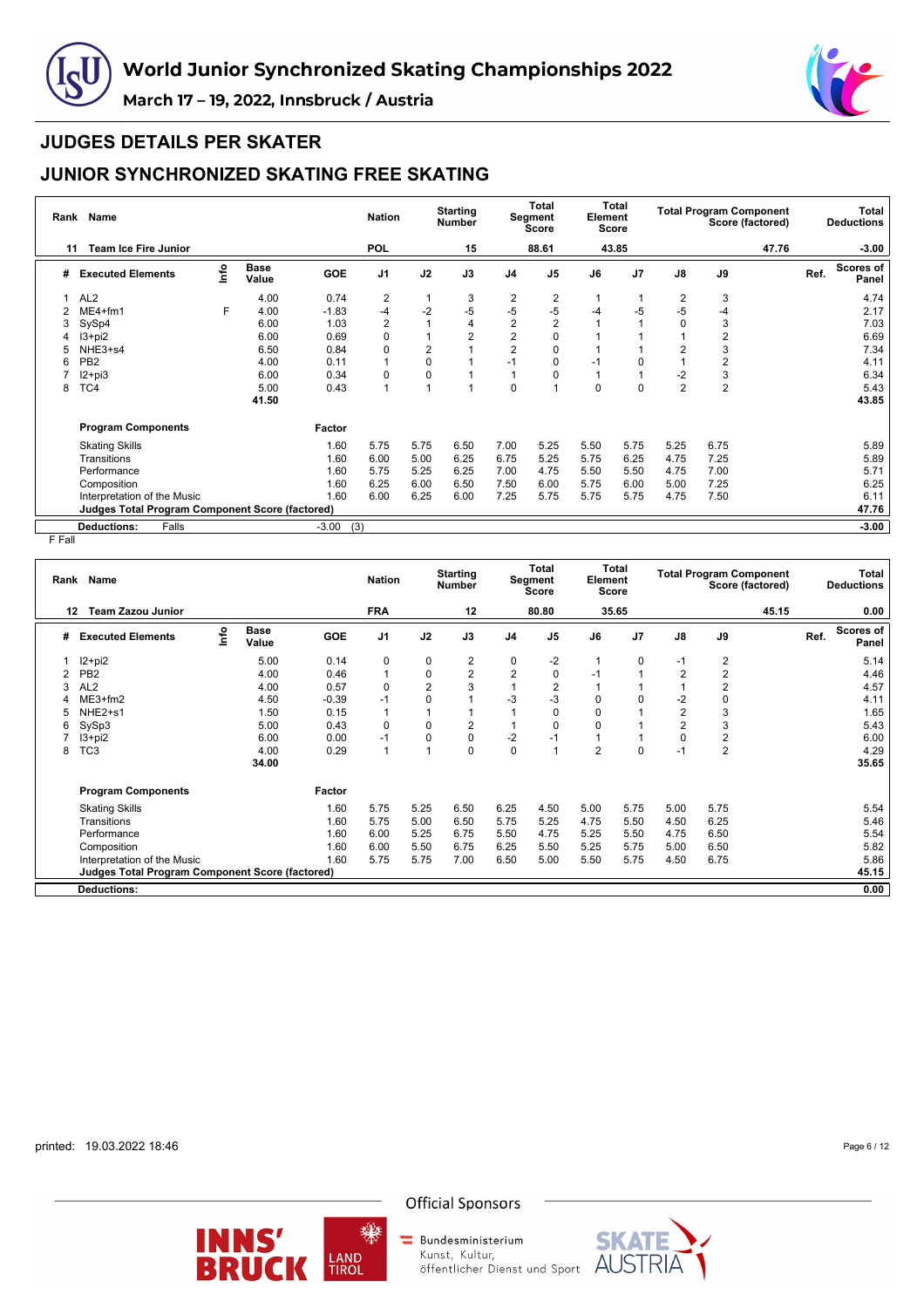



# **JUDGES DETAILS PER SKATER**

# **JUNIOR SYNCHRONIZED SKATING FREE SKATING**

| Rank | Name                                                   |      |                      |            | <b>Nation</b>  |      | <b>Starting</b><br><b>Number</b> |                | <b>Total</b><br>Segment<br>Score | Element        | Total<br>Score |      |                | <b>Total Program Component</b><br>Score (factored) |      | Total<br><b>Deductions</b> |
|------|--------------------------------------------------------|------|----------------------|------------|----------------|------|----------------------------------|----------------|----------------------------------|----------------|----------------|------|----------------|----------------------------------------------------|------|----------------------------|
| 13   | <b>Team Harmonia Junior</b>                            |      |                      |            | CZE            |      | 9                                |                | 80.40                            |                | 38.62          |      |                | 41.78                                              |      | 0.00                       |
| #    | <b>Executed Elements</b>                               | lnfo | <b>Base</b><br>Value | <b>GOE</b> | J <sub>1</sub> | J2   | J3                               | J <sub>4</sub> | J <sub>5</sub>                   | J6             | J <sub>7</sub> | J8   | J9             |                                                    | Ref. | Scores of<br>Panel         |
|      | PB <sub>2</sub>                                        |      | 4.00                 | 0.29       | $\mathbf{1}$   |      | 1                                | 0              | 0                                |                |                | $-2$ | 3              |                                                    |      | 4.29                       |
|      | NHE2+s2                                                |      | 3.00                 | 0.17       | 0              |      | 0                                | 0              |                                  |                |                | $-1$ | 3              |                                                    |      | 3.17                       |
| 3    | $13 + pi2$                                             |      | 6.00                 | $-1.46$    | $-3$           | $-2$ | $-3$                             | -3             | -3                               | $-2$           | $-2$           | $-2$ | $-2$           |                                                    |      | 4.54                       |
| 4    | $ME4 + fm2$                                            |      | 5.50                 | 0.31       | 1              |      |                                  |                | 0                                | $\Omega$       | 0              | $-2$ | 2              |                                                    |      | 5.81                       |
| 5    | SySp3                                                  |      | 5.00                 | 0.14       | 0              | -1   |                                  | $\Omega$       | O                                |                | 0              | 0    |                |                                                    |      | 5.14                       |
| 6    | AL <sub>2</sub>                                        |      | 4.00                 | 0.17       | 0              |      | $\Omega$                         | $\mathbf 0$    |                                  |                | $\Omega$       | 0    | 2              |                                                    |      | 4.17                       |
|      | $12 + pi3$                                             |      | 6.00                 | 0.00       | $\mathbf 0$    | $-1$ | 1                                | $-3$           | 2                                | $-2$           | $-1$           |      | 2              |                                                    |      | 6.00                       |
| 8    | TC4                                                    |      | 5.00                 | 0.50       | $\mathbf{1}$   |      | 0                                | $\mathbf{0}$   | $\overline{2}$                   | $\overline{2}$ | $-1$           |      | $\overline{2}$ |                                                    |      | 5.50                       |
|      |                                                        |      | 38.50                |            |                |      |                                  |                |                                  |                |                |      |                |                                                    |      | 38.62                      |
|      | <b>Program Components</b>                              |      |                      | Factor     |                |      |                                  |                |                                  |                |                |      |                |                                                    |      |                            |
|      | <b>Skating Skills</b>                                  |      |                      | 1.60       | 5.00           | 4.75 | 5.50                             | 5.00           | 5.00                             | 5.50           | 5.25           | 4.25 | 5.75           |                                                    |      | 5.14                       |
|      | Transitions                                            |      |                      | 1.60       | 5.25           | 4.50 | 5.50                             | 5.00           | 5.00                             | 5.50           | 5.50           | 3.75 | 5.50           |                                                    |      | 5.18                       |
|      | Performance                                            |      |                      | 1.60       | 5.50           | 5.00 | 4.50                             | 5.50           | 5.75                             | 6.00           | 5.25           | 4.00 | 6.00           |                                                    |      | 5.36                       |
|      | Composition                                            |      |                      | 1.60       | 5.50           | 5.00 | 5.00                             | 5.50           | 5.25                             | 5.25           | 4.75           | 4.50 | 6.00           |                                                    |      | 5.18                       |
|      | Interpretation of the Music                            |      |                      | 1.60       | 5.50           | 5.25 | 4.50                             | 5.25           | 5.25                             | 6.00           | 5.00           | 3.75 | 6.25           |                                                    |      | 5.25                       |
|      | <b>Judges Total Program Component Score (factored)</b> |      |                      |            |                |      |                                  |                |                                  |                |                |      |                |                                                    |      | 41.78                      |
|      | <b>Deductions:</b>                                     |      |                      |            |                |      |                                  |                |                                  |                |                |      |                |                                                    |      | 0.00                       |

**Rank Name Nation Starting Number Total Segment Score Total Element Score Total Program Component Score (factored) Total Deductions 14 Team Magic Junior HUN 11 76.99 38.65 40.34 -2.00 # Executed Elements Info Base Value GOE J1 J2 J3 J4 J5 J6 J7 J8 J9 Ref. Scores of Panel** 1 ME4+fm2 F 5.50 -1.18 -2 -2 -3 -2 -3 -1 -1 -4 -2 4.32 2 TC2 3.00 0.21 0 0 1 0 2 2 0 0 2 3.21 3 NHE3+s4 6.50 0.00 -1 -1 1 1 -1 0 0 0 2 6.50 4 SySp3 5.00 0.14 0 0 0 -1 0 1 1 0 3 5.14 5 I4+pi2 6.50 -0.56 -1 -1 1 -1 -2 -1 -1 -2 1 5.94 6 PB2 4.00 -0.17 0 -1 0 -1 -1 0 0 -1 2 3.83 7 I2+pi3 6.00 0.51 0 0 1 2 1 1 1 -1 3 6.51 8 AW2 F 4.00 -0.80 -2 -2 -2 -4 -2 -1 -1 -3 -2 3.20 **40.50 38.65 Program Components Factor** Skating Skills 1.60 4.75 4.75 5.75 5.00 4.25 5.00 5.25 4.75 5.50 5.00 Transitions 1.60 4.75 4.50 6.00 5.25 4.75 5.25 4.75 4.00 5.75 5.00 Performance 1.60 4.75 4.50 6.00 4.75 4.00 5.00 4.50 4.25 5.75 4.79 Composition 1.60 5.00 4.75 6.00 5.75 4.75 5.25 5.50 4.25 6.00 5.29 Interpretation of the Music<br>
Interpretation of the Music<br> **Interpretation of the Music**<br> **Interpretation of the Music**<br> **Interpretation of the Music**<br> **Interpretation of the Music**<br> **Interpretation of the Music**<br> **Interpre Judges Total Program Component Score (factored) 40.34 Deductions:** Falls -2.00 (2) **-2.00**

F Fall

printed: 19.03.2022 18:46

Page 7 / 12





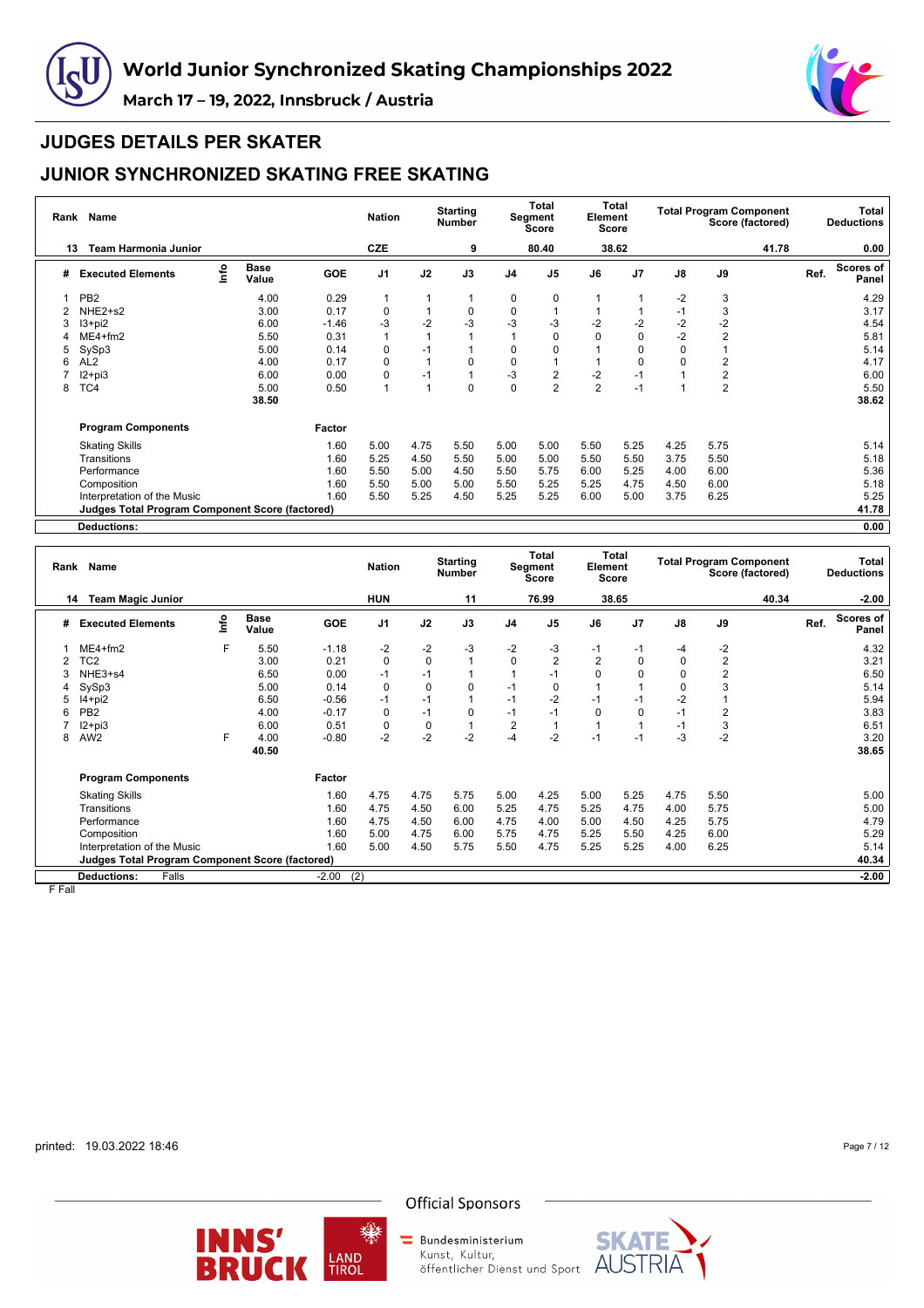



#### **JUDGES DETAILS PER SKATER**

# **JUNIOR SYNCHRONIZED SKATING FREE SKATING**

| Rank | <b>Name</b>                                            |      |                      |                | <b>Nation</b>  |             | <b>Starting</b><br><b>Number</b> |                | Total<br>Segment<br>Score | Element        | Total<br>Score |                |                         | <b>Total Program Component</b><br>Score (factored) |      | <b>Total</b><br><b>Deductions</b> |
|------|--------------------------------------------------------|------|----------------------|----------------|----------------|-------------|----------------------------------|----------------|---------------------------|----------------|----------------|----------------|-------------------------|----------------------------------------------------|------|-----------------------------------|
| 15   | <b>Team Le Soleil Junior</b>                           |      |                      |                | <b>POL</b>     |             | 10                               |                | 73.89                     |                | 36.07          |                |                         | 38.82                                              |      | $-1.00$                           |
| #    | <b>Executed Elements</b>                               | lnfo | <b>Base</b><br>Value | <b>GOE</b>     | J <sub>1</sub> | J2          | J3                               | J <sub>4</sub> | J <sub>5</sub>            | J6             | J <sub>7</sub> | J8             | J9                      |                                                    | Ref. | <b>Scores of</b><br>Panel         |
|      | $ME4 + fm2$                                            |      | 5.50                 | 0.94           | $\mathbf 1$    | 2           | 3                                |                | 2                         | $\overline{2}$ |                | $\overline{2}$ | 2                       |                                                    |      | 6.44                              |
|      | $13 + pi3$                                             |      | 7.00                 | 0.00           | $-1$           | $\mathbf 0$ | 0                                | 0              | -1                        |                |                | $-1$           | $\overline{2}$          |                                                    |      | 7.00                              |
| 3    | NHE2+s1                                                | F    | 1.50                 | $-0.39$        | $-3$           | $-3$        | $-1$                             | -3             | $-3$                      | -3             | -2             | $-4$           | $-1$                    |                                                    |      | 1.11                              |
| 4    | SySp3                                                  |      | 5.00                 | $-0.36$        | $-1$           | $-1$        | 0                                | $-2$           | $-1$                      | $\Omega$       | $-1$           | $-1$           | 0                       |                                                    |      | 4.64                              |
| 5    | $13 + pi2$                                             |      | 6.00                 | $-0.43$        | $-1$           | $-1$        |                                  | $-2$           | $-1$                      | -3             | $-1$           | 0              |                         |                                                    |      | 5.57                              |
| 6    | TC4                                                    |      | 5.00                 | $-0.57$        | $-1$           | $-1$        | $-1$                             | $-2$           |                           | $-3$           | $-1$           | -3             |                         |                                                    |      | 4.43                              |
|      | PB <sub>2</sub>                                        |      | 4.00                 | 0.17           | $\overline{1}$ | 0           |                                  | 0              |                           | $\Omega$       | 0              | 0              | $\overline{\mathbf{c}}$ |                                                    |      | 4.17                              |
| 8    | AW1                                                    |      | 2.50                 | 0.21           | 1              | 1           | $\overline{2}$                   | $\overline{2}$ | 0                         | $\Omega$       | $\Omega$       | $\mathbf 0$    | $\overline{2}$          |                                                    |      | 2.71                              |
|      |                                                        |      | 36.50                |                |                |             |                                  |                |                           |                |                |                |                         |                                                    |      | 36.07                             |
|      | <b>Program Components</b>                              |      |                      | Factor         |                |             |                                  |                |                           |                |                |                |                         |                                                    |      |                                   |
|      | <b>Skating Skills</b>                                  |      |                      | 1.60           | 4.75           | 4.50        | 5.75                             | 5.25           | 4.25                      | 4.25           | 4.75           | 4.50           | 5.50                    |                                                    |      | 4.79                              |
|      | Transitions                                            |      |                      | 1.60           | 4.50           | 4.00        | 5.50                             | 5.50           | 4.50                      | 4.50           | 5.25           | 4.25           | 5.75                    |                                                    |      | 4.86                              |
|      | Performance                                            |      |                      | 1.60           | 4.75           | 4.50        | 6.00                             | 4.75           | 4.75                      | 4.25           | 4.25           | 4.75           | 6.00                    |                                                    |      | 4.82                              |
|      | Composition                                            |      |                      | 1.60           | 5.00           | 4.50        | 5.50                             | 5.75           | 4.25                      | 4.50           | 4.75           | 4.50           | 5.75                    |                                                    |      | 4.93                              |
|      | Interpretation of the Music                            |      |                      | 1.60           | 4.75           | 4.75        | 5.75                             | 5.00           | 3.75                      | 4.50           | 4.50           | 4.75           | 6.00                    |                                                    |      | 4.86                              |
|      | <b>Judges Total Program Component Score (factored)</b> |      |                      |                |                |             |                                  |                |                           |                |                |                |                         |                                                    |      | 38.82                             |
|      | <b>Deductions:</b><br>Falls                            |      |                      | $-1.00$<br>(1) |                |             |                                  |                |                           |                |                |                |                         |                                                    |      | $-1.00$                           |

F Fall

| Rank | Name                                                   |      |                      |            | <b>Nation</b>  |                | <b>Starting</b><br><b>Number</b> |                | <b>Total</b><br>Segment<br><b>Score</b> | <b>Total</b><br>Element<br><b>Score</b> |                | <b>Total Program Component</b><br>Score (factored) |            |       | Total<br><b>Deductions</b> |                           |
|------|--------------------------------------------------------|------|----------------------|------------|----------------|----------------|----------------------------------|----------------|-----------------------------------------|-----------------------------------------|----------------|----------------------------------------------------|------------|-------|----------------------------|---------------------------|
| 16   | <b>Team Icicles Junior</b>                             |      |                      |            | <b>GBR</b>     |                | 8                                |                | 72.00                                   |                                         | 34.37          |                                                    |            | 37.63 |                            | 0.00                      |
| #    | <b>Executed Elements</b>                               | lnfo | <b>Base</b><br>Value | <b>GOE</b> | J <sub>1</sub> | J2             | J3                               | J <sub>4</sub> | J <sub>5</sub>                          | J6                                      | J <sub>7</sub> | J8                                                 | J9         |       | Ref.                       | <b>Scores of</b><br>Panel |
|      | SySp3                                                  |      | 5.00                 | 0.00       | 0              | 0              |                                  | $-1$           | 0                                       | 0                                       | 0              | $-1$                                               | 2          |       |                            | 5.00                      |
| 2    | PB <sub>1</sub>                                        |      | 2.50                 | 0.11       | 1              |                |                                  | 0              | 0                                       | $\Omega$                                | -1             | 0                                                  | 2          |       |                            | 2.61                      |
| 3    | TC <sub>3</sub>                                        |      | 4.00                 | 0.17       | 0              |                | $\Omega$                         | $\mathbf 0$    |                                         |                                         | 0              | $-2$                                               | 3          |       |                            | 4.17                      |
| 4    | AW <sub>2</sub>                                        |      | 4.00                 | 0.29       | 0              |                |                                  |                |                                         |                                         | 0              | $-2$                                               |            |       |                            | 4.29                      |
| 5    | $ME3+fm2$                                              |      | 4.50                 | $-0.26$    | $\pmb{0}$      | $\mathbf 0$    |                                  | $-1$           | -1                                      |                                         | -1             | $-3$                                               | $-2$       |       |                            | 4.24                      |
| 6    | $13 + pi3$                                             |      | 7.00                 | $-0.70$    | $-2$           | $-1$           | $-2$                             | $-2$           | $-1$                                    |                                         | 0              | $-2$                                               |            |       |                            | 6.30                      |
|      | NHE2+s1                                                |      | 1.50                 | 0.00       | 0              | $\mathbf 0$    |                                  | $-1$           | 0                                       | $\Omega$                                | 0              | $-2$                                               | 2          |       |                            | 1.50                      |
| 8    | $12+pi3$                                               |      | 6.00                 | 0.26       | 0              | $\overline{ }$ |                                  | $-1$           |                                         |                                         | 0              | $-2$                                               | $\sqrt{2}$ |       |                            | 6.26                      |
|      |                                                        |      | 34.50                |            |                |                |                                  |                |                                         |                                         |                |                                                    |            |       |                            | 34.37                     |
|      | <b>Program Components</b>                              |      |                      | Factor     |                |                |                                  |                |                                         |                                         |                |                                                    |            |       |                            |                           |
|      | <b>Skating Skills</b>                                  |      |                      | 1.60       | 4.50           | 4.75           | 5.00                             | 4.50           | 4.50                                    | 5.25                                    | 4.75           | 4.25                                               | 5.00       |       |                            | 4.71                      |
|      | Transitions                                            |      |                      | 1.60       | 4.25           | 4.50           | 5.25                             | 4.00           | 4.50                                    | 5.50                                    | 5.25           | 3.75                                               | 4.75       |       |                            | 4.64                      |
|      | Performance                                            |      |                      | 1.60       | 4.50           | 4.75           | 5.00                             | 4.75           | 4.75                                    | 5.75                                    | 5.25           | 3.75                                               | 5.25       |       |                            | 4.89                      |
|      | Composition                                            |      |                      | 1.60       | 4.50           | 4.50           | 5.00                             | 4.50           | 4.50                                    | 5.00                                    | 5.00           | 3.25                                               | 5.00       |       |                            | 4.71                      |
|      | Interpretation of the Music                            |      |                      | 1.60       | 4.25           | 4.75           | 5.25                             | 4.25           | 4.50                                    | 5.00                                    | 4.00           | 3.75                                               | 5.25       |       |                            | 4.57                      |
|      | <b>Judges Total Program Component Score (factored)</b> |      |                      |            |                |                |                                  |                |                                         |                                         |                |                                                    |            |       |                            | 37.63                     |
|      | <b>Deductions:</b>                                     |      |                      |            |                |                |                                  |                |                                         |                                         |                |                                                    |            |       |                            | 0.00                      |
|      |                                                        |      |                      |            |                |                |                                  |                |                                         |                                         |                |                                                    |            |       |                            |                           |

printed: 19.03.2022 18:46

Page 8 / 12



缫

**Official Sponsors** 

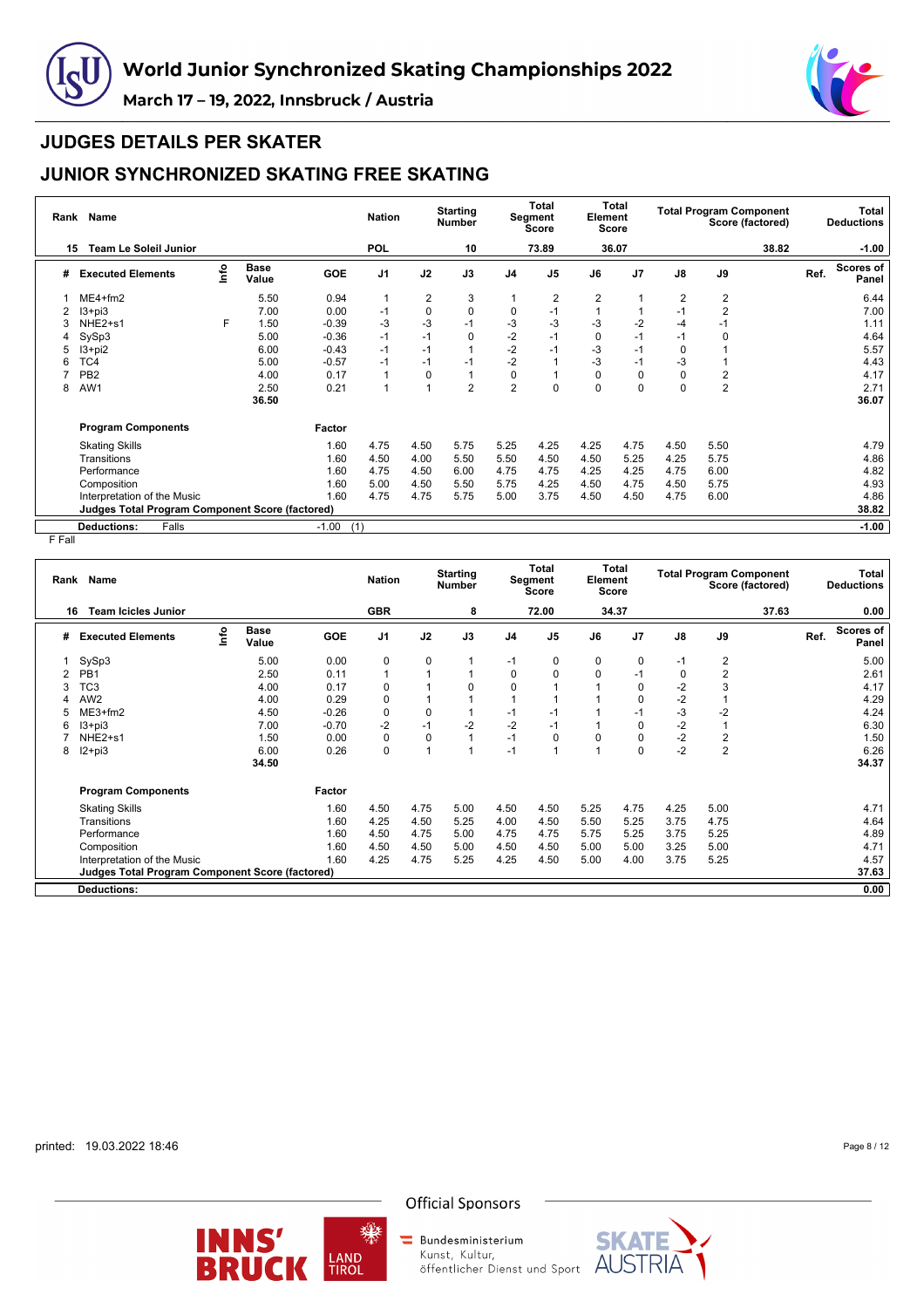



# **JUDGES DETAILS PER SKATER**

# **JUNIOR SYNCHRONIZED SKATING FREE SKATING**

|    | Rank Name                                              |      |                      |            | <b>Nation</b>  |             | <b>Starting</b><br><b>Number</b> |                | <b>Total</b><br>Segment<br>Score | Element        | Total<br>Score |               |                | <b>Total Program Component</b><br>Score (factored) |      | Total<br><b>Deductions</b> |
|----|--------------------------------------------------------|------|----------------------|------------|----------------|-------------|----------------------------------|----------------|----------------------------------|----------------|----------------|---------------|----------------|----------------------------------------------------|------|----------------------------|
| 17 | <b>Team Illuminettes Junior</b>                        |      |                      |            | <b>NED</b>     |             | $\overline{7}$                   |                | 69.69                            |                | 32.79          |               |                | 36.90                                              |      | 0.00                       |
| #  | <b>Executed Elements</b>                               | Info | <b>Base</b><br>Value | <b>GOE</b> | J <sub>1</sub> | J2          | J3                               | J <sub>4</sub> | J <sub>5</sub>                   | J6             | J <sub>7</sub> | $\mathsf{J}8$ | J9             |                                                    | Ref. | Scores of<br>Panel         |
|    | $ME3+fm2$                                              |      | 4.50                 | 0.71       | 2              |             | 2                                | 0              |                                  | $\overline{2}$ |                | 2             | 2              |                                                    |      | 5.21                       |
|    | TC4                                                    |      | 5.00                 | 0.00       | 0              | 0           | 0                                | 0              | 0                                | 0              | 0              | 0             | $\overline{2}$ |                                                    |      | 5.00                       |
| 3  | PB <sub>2</sub>                                        |      | 4.00                 | $-0.29$    | $\pmb{0}$      | $-1$        | $-2$                             | -1             | $-2$                             |                | -1             |               |                |                                                    |      | 3.71                       |
|    | SySp3                                                  |      | 5.00                 | $-0.14$    | $-1$           | $\mathbf 0$ | 0                                | 0              | $-1$                             | 0              | 0              | $-1$          |                |                                                    |      | 4.86                       |
| 5  | $13+pi1$                                               |      | 5.00                 | $-0.79$    | $-1$           | $-1$        | 0                                | -3             | $-3$                             | $-3$           | $-1$           | $-1$          | -1             |                                                    |      | 4.21                       |
| 6  | NHE2+s1                                                |      | 1.50                 | $-0.13$    | $-1$           | $-1$        | $-1$                             | $-1$           | $-1$                             | $\Omega$       | $-1$           | $-1$          | 0              |                                                    |      | 1.37                       |
|    | $13 + pi2$                                             |      | 6.00                 | $-1.80$    | $-3$           | $-3$        | $-3$                             | -3             | $-3$                             | $-3$           | $-1$           | $-3$          | -3             |                                                    |      | 4.20                       |
| 8  | AW <sub>2</sub>                                        |      | 4.00                 | 0.23       | $\mathbf 0$    | $\mathbf 0$ | 1                                |                |                                  |                | $\Omega$       | $\Omega$      |                |                                                    |      | 4.23                       |
|    |                                                        |      | 35.00                |            |                |             |                                  |                |                                  |                |                |               |                |                                                    |      | 32.79                      |
|    | <b>Program Components</b>                              |      |                      | Factor     |                |             |                                  |                |                                  |                |                |               |                |                                                    |      |                            |
|    | <b>Skating Skills</b>                                  |      |                      | 1.60       | 4.25           | 4.25        | 5.00                             | 4.50           | 4.25                             | 5.00           | 4.75           | 4.25          | 4.50           |                                                    |      | 4.50                       |
|    | Transitions                                            |      |                      | 1.60       | 4.25           | 4.00        | 4.75                             | 4.50           | 5.00                             | 5.50           | 5.25           | 4.00          | 4.75           |                                                    |      | 4.64                       |
|    | Performance                                            |      |                      | 1.60       | 4.50           | 4.25        | 4.75                             | 4.75           | 4.75                             | 5.00           | 4.50           | 4.25          | 4.50           |                                                    |      | 4.57                       |
|    | Composition                                            |      |                      | 1.60       | 4.50           | 4.50        | 4.75                             | 5.00           | 5.25                             | 4.75           | 5.00           | 4.75          | 4.75           |                                                    |      | 4.79                       |
|    | Interpretation of the Music                            |      |                      | 1.60       | 4.25           | 4.25        | 4.75                             | 4.75           | 4.75                             | 4.75           | 5.00           | 4.25          | 4.50           |                                                    |      | 4.57                       |
|    | <b>Judges Total Program Component Score (factored)</b> |      |                      |            |                |             |                                  |                |                                  |                |                |               |                |                                                    |      | 36.90                      |
|    | <b>Deductions:</b>                                     |      |                      |            |                |             |                                  |                |                                  |                |                |               |                |                                                    |      | 0.00                       |

| Rank | Name                                                   |      |                      |            | <b>Nation</b>  |                | <b>Starting</b><br><b>Number</b> |                | Total<br>Segment<br><b>Score</b> | Element  | <b>Total</b><br><b>Score</b> |               |             | <b>Total Program Component</b><br>Score (factored) |      | Total<br><b>Deductions</b> |
|------|--------------------------------------------------------|------|----------------------|------------|----------------|----------------|----------------------------------|----------------|----------------------------------|----------|------------------------------|---------------|-------------|----------------------------------------------------|------|----------------------------|
| 18   | <b>Team Mirum Junior</b>                               |      |                      |            | <b>ESP</b>     |                | 5                                |                | 67.65                            |          | 33.52                        |               |             | 34.13                                              |      | 0.00                       |
| #    | <b>Executed Elements</b>                               | Info | <b>Base</b><br>Value | <b>GOE</b> | J <sub>1</sub> | J2             | J3                               | J <sub>4</sub> | J <sub>5</sub>                   | J6       | J <sub>7</sub>               | $\mathsf{J}8$ | J9          |                                                    | Ref. | Scores of<br>Panel         |
|      | $12 + pi3$                                             |      | 6.00                 | 0.26       | 0              | 0              | 1                                | $-1$           | $\overline{2}$                   |          | 0                            | 0             |             |                                                    |      | 6.26                       |
|      | $ME3+fm2$                                              |      | 4.50                 | 0.26       |                | $\mathbf 0$    | $\overline{2}$                   |                |                                  |          | 0                            | $-1$          | 0           |                                                    |      | 4.76                       |
| 3    | SySp3                                                  |      | 5.00                 | $-0.07$    | $-1$           | $-1$           | $\overline{1}$                   | $-2$           | $\Omega$                         |          | $\Omega$                     | $\mathbf 0$   | $\Omega$    |                                                    |      | 4.93                       |
|      | PB <sub>2</sub>                                        |      | 4.00                 | 0.00       | $\Omega$       | 0              | 0                                | 0              | $\Omega$                         | 0        | 0                            | $-1$          | 0           |                                                    |      | 4.00                       |
|      | NHE2+s1                                                |      | 1.50                 | $-0.09$    | $-1$           | $-1$           | 0                                | $-1$           | $\Omega$                         | $\Omega$ | $-1$                         | $-1$          | $\mathbf 0$ |                                                    |      | 1.41                       |
| 6    | $13 + pi2$                                             |      | 6.00                 | $-0.94$    | $-2$           | $-2$           | $-2$                             | $-2$           | $-2$                             | 0        | 0                            | $-2$          | $-1$        |                                                    |      | 5.06                       |
|      | AL <sub>2</sub>                                        |      | 4.00                 | 0.06       | $\Omega$       | 0              | $\mathbf 0$                      | $-2$           |                                  |          | 0                            | $\mathbf 0$   |             |                                                    |      | 4.06                       |
| 8    | TC <sub>2</sub>                                        |      | 3.00                 | 0.04       |                | $\overline{A}$ | $-1$                             | $-1$           |                                  |          | $-1$                         | $-2$          |             |                                                    |      | 3.04                       |
|      |                                                        |      | 34.00                |            |                |                |                                  |                |                                  |          |                              |               |             |                                                    |      | 33.52                      |
|      | <b>Program Components</b>                              |      |                      | Factor     |                |                |                                  |                |                                  |          |                              |               |             |                                                    |      |                            |
|      | <b>Skating Skills</b>                                  |      |                      | 1.60       | 3.75           | 4.00           | 4.50                             | 4.25           | 4.00                             | 4.50     | 4.00                         | 3.75          | 4.25        |                                                    |      | 4.11                       |
|      | Transitions                                            |      |                      | 1.60       | 3.75           | 4.25           | 4.50                             | 3.75           | 4.50                             | 4.50     | 4.50                         | 3.25          | 4.00        |                                                    |      | 4.18                       |
|      | Performance                                            |      |                      | 1.60       | 4.25           | 4.50           | 4.75                             | 4.25           | 5.00                             | 4.25     | 4.25                         | 3.50          | 4.25        |                                                    |      | 4.36                       |
|      | Composition                                            |      |                      | 1.60       | 4.25           | 4.50           | 4.75                             | 4.00           | 5.25                             | 4.25     | 4.50                         | 3.50          | 4.50        |                                                    |      | 4.39                       |
|      | Interpretation of the Music                            |      |                      | 1.60       | 4.00           | 4.50           | 4.75                             | 4.25           | 5.00                             | 4.25     | 4.00                         | 3.00          | 4.25        |                                                    |      | 4.29                       |
|      | <b>Judges Total Program Component Score (factored)</b> |      |                      |            |                |                |                                  |                |                                  |          |                              |               |             |                                                    |      | 34.13                      |
|      | <b>Deductions:</b>                                     |      |                      |            |                |                |                                  |                |                                  |          |                              |               |             |                                                    |      | 0.00                       |

printed: 19.03.2022 18:46

Page 9 / 12



瓅



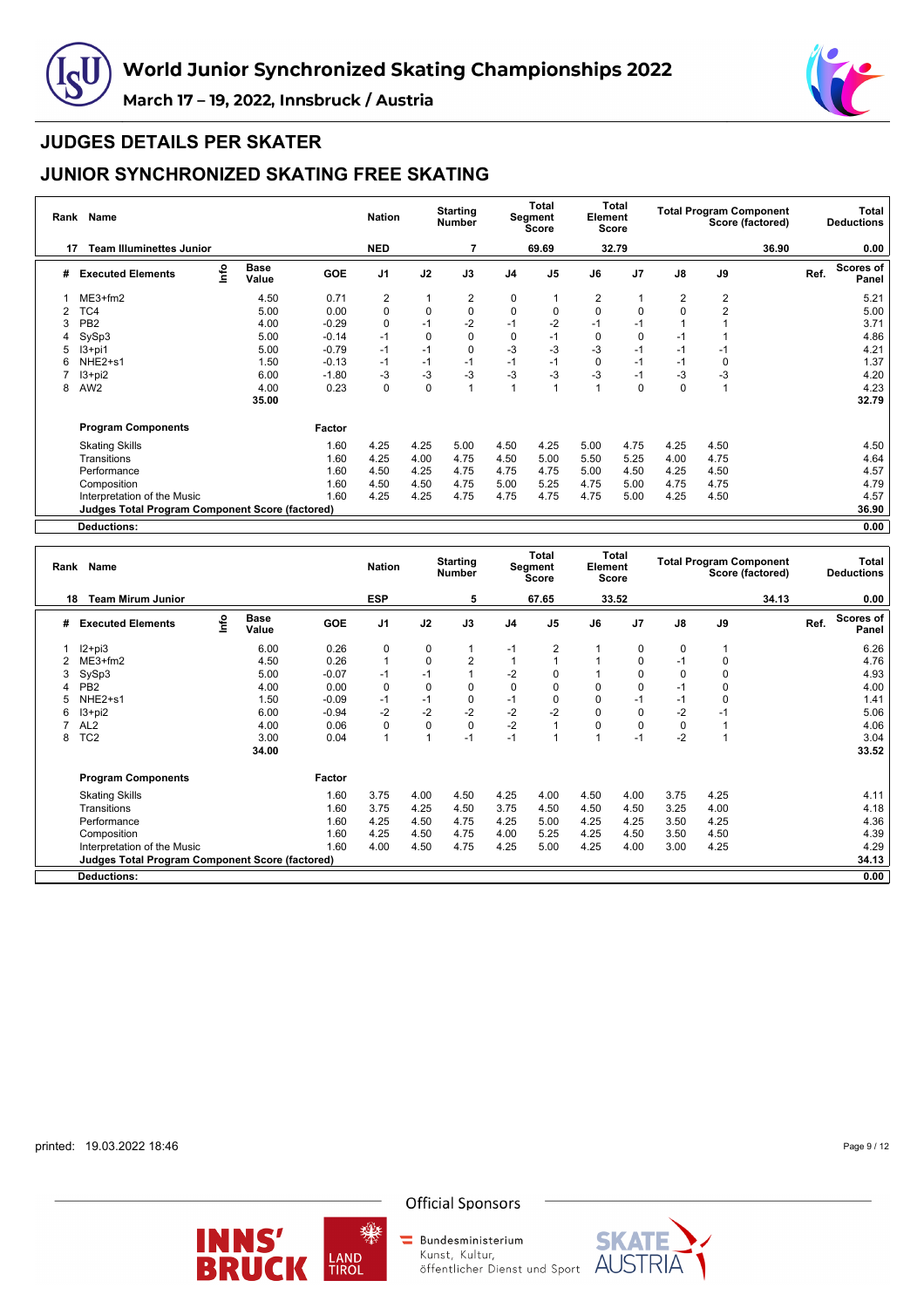



#### **JUDGES DETAILS PER SKATER**

# **JUNIOR SYNCHRONIZED SKATING FREE SKATING**

| Rank | <b>Name</b>                                            |      |               |            | <b>Nation</b>  |             | <b>Starting</b><br><b>Number</b> |                | Total<br>Segment<br>Score | Element  | Total<br>Score |          |                | <b>Total Program Component</b><br>Score (factored) |      | Total<br><b>Deductions</b> |
|------|--------------------------------------------------------|------|---------------|------------|----------------|-------------|----------------------------------|----------------|---------------------------|----------|----------------|----------|----------------|----------------------------------------------------|------|----------------------------|
| 19   | <b>Team Skating Graces Junior</b>                      |      |               |            | <b>GER</b>     |             | 4                                |                | 66.03                     |          | 32.54          |          |                | 33.49                                              |      | 0.00                       |
| #    | <b>Executed Elements</b>                               | lnfo | Base<br>Value | <b>GOE</b> | J <sub>1</sub> | J2          | J3                               | J <sub>4</sub> | J <sub>5</sub>            | J6       | J <sub>7</sub> | J8       | J9             |                                                    | Ref. | Scores of<br>Panel         |
|      | SySp3                                                  |      | 5.00          | $-0.71$    | $-1$           | $-2$        | $-1$                             | $-2$           | $-2$                      | -1       | $-1$           | $-2$     | $-1$           |                                                    |      | 4.29                       |
| 2    | TC3                                                    |      | 4.00          | $-0.17$    | 0              | $\pmb{0}$   |                                  | $-2$           | $-1$                      | 0        | 0              | $-2$     | 0              |                                                    |      | 3.83                       |
| 3    | $12+pi3$                                               |      | 6.00          | $-1.29$    | $-2$           | $-1$        | $-2$                             | $-3$           | $-2$                      | $-1$     | -3             | $-2$     | $-3$           |                                                    |      | 4.71                       |
|      | PB <sub>1</sub>                                        |      | 2.50          | $-0.11$    | 0              | $\mathbf 0$ | $-1$                             | $-1$           | 0                         | $\Omega$ | $-1$           | $-2$     | 0              |                                                    |      | 2.39                       |
| 5    | $ME4 + fm2$                                            |      | 5.50          | 0.08       | 0              |             |                                  | $\Omega$       |                           | 0        | $\Omega$       | $-1$     | 0              |                                                    |      | 5.58                       |
| 6    | $12 + pi3$                                             |      | 6.00          | $-1.11$    | $-3$           | $-1$        | $-1$                             | $-3$           | $-2$                      | $-2$     | $-1$           | $-3$     | $-1$           |                                                    |      | 4.89                       |
|      | NHE2+s2                                                |      | 3.00          | $-0.26$    | $-1$           | $\mathbf 0$ | $-2$                             | $\Omega$       | $-2$                      | $\Omega$ | $-1$           | -3       | 0              |                                                    |      | 2.74                       |
| 8    | AW <sub>2</sub>                                        |      | 4.00          | 0.11       | $\Omega$       | 1           | 0                                | $\Omega$       | $\Omega$                  |          | $\Omega$       | $\Omega$ | $\overline{1}$ |                                                    |      | 4.11                       |
|      |                                                        |      | 36.00         |            |                |             |                                  |                |                           |          |                |          |                |                                                    |      | 32.54                      |
|      | <b>Program Components</b>                              |      |               | Factor     |                |             |                                  |                |                           |          |                |          |                |                                                    |      |                            |
|      | <b>Skating Skills</b>                                  |      |               | 1.60       | 4.25           | 4.50        | 3.75                             | 4.75           | 3.75                      | 4.25     | 3.75           | 3.75     | 4.50           |                                                    |      | 4.11                       |
|      | Transitions                                            |      |               | 1.60       | 4.00           | 4.25        | 4.25                             | 4.25           | 3.75                      | 4.00     | 4.50           | 3.00     | 4.50           |                                                    |      | 4.14                       |
|      | Performance                                            |      |               | 1.60       | 4.50           | 4.75        | 4.00                             | 4.00           | 4.00                      | 4.75     | 4.25           | 3.50     | 4.25           |                                                    |      | 4.25                       |
|      | Composition                                            |      |               | 1.60       | 4.50           | 4.50        | 4.25                             | 4.50           | 4.25                      | 4.25     | 4.00           | 3.25     | 4.75           |                                                    |      | 4.32                       |
|      | Interpretation of the Music                            |      |               | 1.60       | 4.00           | 4.50        | 3.75                             | 4.25           | 3.75                      | 4.25     | 4.25           | 3.25     | 4.50           |                                                    |      | 4.11                       |
|      | <b>Judges Total Program Component Score (factored)</b> |      |               |            |                |             |                                  |                |                           |          |                |          |                |                                                    |      | 33.49                      |
|      | Deductions:                                            |      |               |            |                |             |                                  |                |                           |          |                |          |                |                                                    |      | 0.00                       |

**Rank Name Nation Starting Number Total Segment Score Total Element Score Total Program Component Score (factored) Total Deductions 20 Team Colibris Vienna Junior AUT 6 63.87 31.91 32.96 -1.00 # Executed Elements Info Base Value GOE J1 J2 J3 J4 J5 J6 J7 J8 J9 Ref. Scores of Panel** 1 ME4+fm2 5.50 0.71 1 1 2 1 1 2 1 0 2 6.21 2 I2+pi3 F 6.00 -2.31 -3 -5 -5 -5 -2 -2 -1 -5 -5 3.69 3 PB2 4.00 0.06 0 0 0 0 1 0 0 -1 1 4.06 4 SySp3 5.00 -0.29 -1 -1 0 -2 -1 0 0 -1 1 4.71 5 NHE2+s1 1.50 -0.21 -2 -2 -1 -1 -1 -1 -2 -2 -1 1.29 6 I2+pi2 5.00 -0.71 -2 -1 -2 -1 -2 0 -1 -2 -1 4.29 7 AW2 4.00 -0.11 0 1 0 -1 0 0 -1 -2 0 3.89 8 TC3 4.00 -0.23 0 -1 -1 -2 0 0 -1 -1 0 3.77 **35.00 31.91 Program Components Factor** Skating Skills 1.60 3.75 4.00 4.75 4.25 3.75 4.50 4.50 3.50 4.25 4.14 Transitions 1.60 3.50 4.00 4.50 4.00 3.75 4.50 4.25 3.00 4.00 4.00 Performance 1.60 3.75 4.00 4.25 4.00 4.25 4.50 4.75 3.25 4.25 4.14 Composition 1.60 4.00 4.25 4.50 4.75 4.00 4.25 4.50 3.00 4.50 4.29 Interpretation of the Music<br>
Interpretation of the Music 1.60 3.75 4.50 4.50 4.50 3.75 4.00 4.50 3.75 4.00 4.00 3.25 4.25 4.04<br> **Judges Total Program Component Score (factored)** 32.96 **Judges Total Program Component Score (factored) 32.96 Deductions:** Falls -1.00 (1) **-1.00**

F Fall

printed: 19.03.2022 18:46

Page 10 / 12





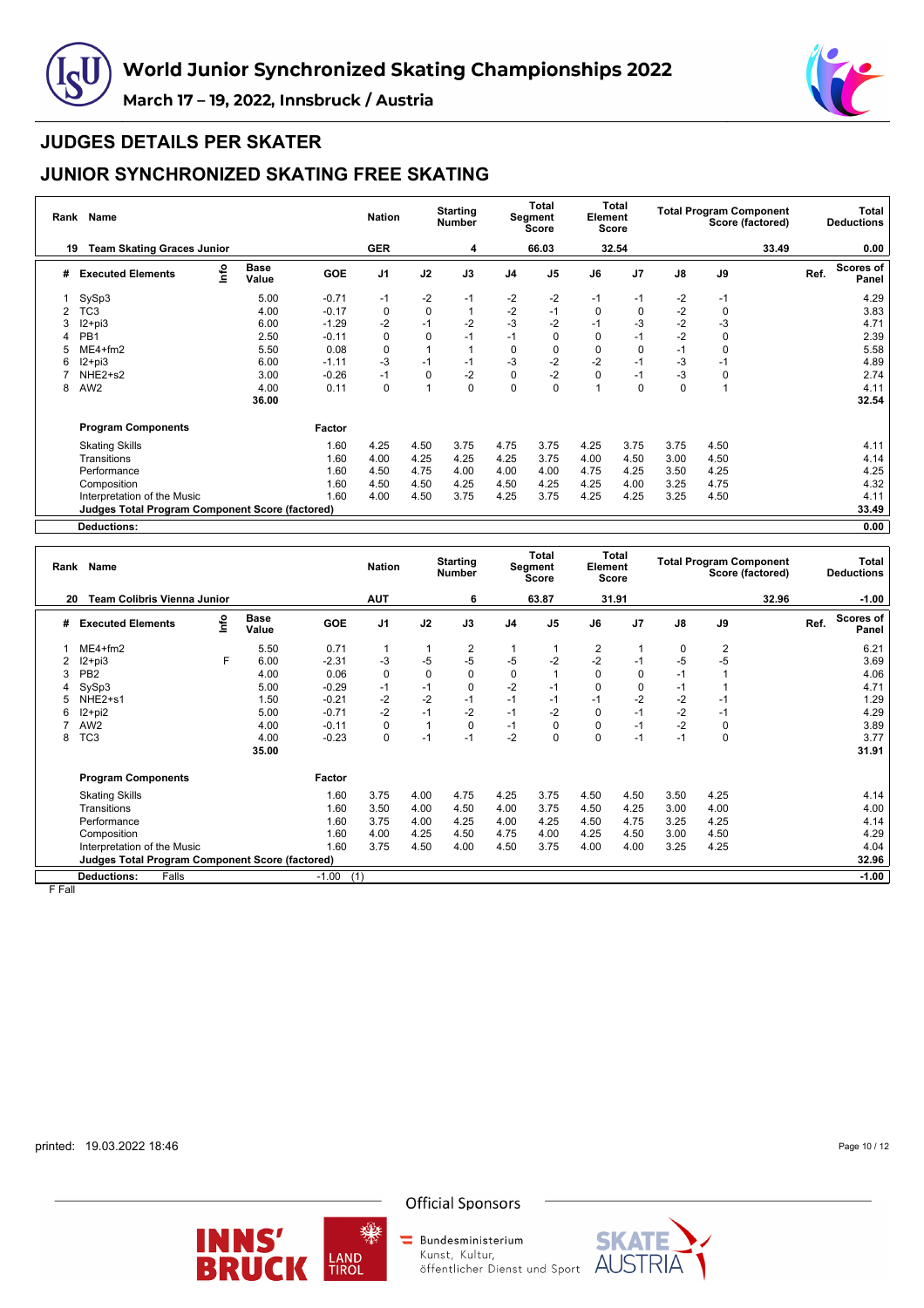



#### **JUDGES DETAILS PER SKATER**

# **JUNIOR SYNCHRONIZED SKATING FREE SKATING**

| Rank | Name                                                   |      |                      |            | <b>Nation</b>  |             | <b>Starting</b><br><b>Number</b> |                | <b>Total</b><br>Segment<br>Score | Element  | Total<br>Score |      |             | <b>Total Program Component</b><br>Score (factored) |      | Total<br><b>Deductions</b> |
|------|--------------------------------------------------------|------|----------------------|------------|----------------|-------------|----------------------------------|----------------|----------------------------------|----------|----------------|------|-------------|----------------------------------------------------|------|----------------------------|
| 21   | <b>Team Zagreb Snowflakes Junior</b>                   |      |                      |            | <b>CRO</b>     |             | 3                                |                | 59.30                            |          | 28.46          |      |             | 30.84                                              |      | 0.00                       |
| #    | <b>Executed Elements</b>                               | Info | <b>Base</b><br>Value | <b>GOE</b> | J <sub>1</sub> | J2          | J3                               | J <sub>4</sub> | J <sub>5</sub>                   | J6       | J <sub>7</sub> | J8   | J9          |                                                    | Ref. | <b>Scores of</b><br>Panel  |
|      | TC <sub>2</sub>                                        |      | 3.00                 | 0.09       | 0              |             | 0                                |                | $-1$                             |          | 0              | -1   |             |                                                    |      | 3.09                       |
|      | $12+pi1$                                               |      | 4.00                 | $-0.51$    | $-2$           | $-1$        | $-1$                             | 0              | $-2$                             | 0        | $-1$           | $-2$ | $-2$        |                                                    |      | 3.49                       |
| 3    | SySp2                                                  |      | 3.50                 | $-0.30$    | $-1$           | $-2$        | 0                                | $-1$           | $-1$                             | $-1$     | 0              | $-2$ | 0           |                                                    |      | 3.20                       |
| 4    | $ME4 + fm2$                                            |      | 5.50                 | $-0.08$    | 0              | $\mathbf 0$ | 0                                | $-1$           | $-1$                             | 0        |                | 0    | 0           |                                                    |      | 5.42                       |
| 5    | NHE2+s1                                                |      | 1.50                 | $-0.09$    | $-1$           | $-1$        |                                  | $-1$           | 0                                | $\Omega$ | $\Omega$       | $-2$ | $-1$        |                                                    |      | 1.41                       |
| 6    | $14+pi1$                                               |      | 5.50                 | $-1.65$    | $-3$           | $-2$        | $-2$                             | $-3$           | $-3$                             | $-4$     | $-3$           | $-4$ | $-3$        |                                                    |      | 3.85                       |
|      | PB <sub>2</sub>                                        |      | 4.00                 | $-0.06$    | $\mathbf 0$    | $\mathbf 0$ | 0                                | $-1$           | 0                                | $\Omega$ | $\Omega$       | $-1$ | $\mathbf 0$ |                                                    |      | 3.94                       |
| 8    | AL <sub>2</sub>                                        |      | 4.00                 | 0.06       | $\Omega$       | $\Omega$    | 1                                | $\Omega$       | 0                                | $\Omega$ | $\Omega$       | $-2$ |             |                                                    |      | 4.06                       |
|      |                                                        |      | 31.00                |            |                |             |                                  |                |                                  |          |                |      |             |                                                    |      | 28.46                      |
|      | <b>Program Components</b>                              |      |                      | Factor     |                |             |                                  |                |                                  |          |                |      |             |                                                    |      |                            |
|      | <b>Skating Skills</b>                                  |      |                      | 1.60       | 3.75           | 4.00        | 4.25                             | 3.25           | 3.50                             | 3.50     | 4.00           | 3.50 | 3.75        |                                                    |      | 3.71                       |
|      | Transitions                                            |      |                      | 1.60       | 3.75           | 3.75        | 4.50                             | 3.50           | 3.75                             | 3.75     | 4.25           | 3.00 | 4.00        |                                                    |      | 3.82                       |
|      | Performance                                            |      |                      | 1.60       | 4.25           | 4.00        | 4.50                             | 3.50           | 3.50                             | 3.25     | 4.25           | 3.50 | 3.75        |                                                    |      | 3.82                       |
|      | Composition                                            |      |                      | 1.60       | 4.00           | 4.00        | 4.75                             | 4.25           | 4.00                             | 3.50     | 4.50           | 3.25 | 4.00        |                                                    |      | 4.04                       |
|      | Interpretation of the Music                            |      |                      | 1.60       | 4.00           | 4.25        | 4.50                             | 3.25           | 3.75                             | 3.25     | 4.50           | 3.00 | 4.25        |                                                    |      | 3.89                       |
|      | <b>Judges Total Program Component Score (factored)</b> |      |                      |            |                |             |                                  |                |                                  |          |                |      |             |                                                    |      | 30.84                      |
|      | <b>Deductions:</b>                                     |      |                      |            |                |             |                                  |                |                                  |          |                |      |             |                                                    |      | 0.00                       |

| Rank | Name                                            |      |                      |            | <b>Nation</b>  |             | <b>Starting</b><br><b>Number</b> |                | Total<br>Segment<br><b>Score</b> | Element  | <b>Total</b><br>Score |      |                | <b>Total Program Component</b><br>Score (factored) |      | Total<br><b>Deductions</b> |
|------|-------------------------------------------------|------|----------------------|------------|----------------|-------------|----------------------------------|----------------|----------------------------------|----------|-----------------------|------|----------------|----------------------------------------------------|------|----------------------------|
| 22   | Team Iceskateers Elite Junior                   |      |                      |            | <b>AUS</b>     |             | 2                                |                | 56.40                            |          | 28.00                 |      |                | 28.40                                              |      | 0.00                       |
| #    | <b>Executed Elements</b>                        | ١nf٥ | <b>Base</b><br>Value | <b>GOE</b> | J <sub>1</sub> | J2          | J3                               | J <sub>4</sub> | J <sub>5</sub>                   | J6       | J <sub>7</sub>        | J8   | J9             |                                                    | Ref. | Scores of<br>Panel         |
|      | $14+pi2$                                        |      | 6.50                 | $-1.21$    | $-2$           | $-1$        | $-2$                             | $-2$           | -3                               | $-2$     | -2                    | $-2$ | $-1$           |                                                    |      | 5.29                       |
|      | TC <sub>2</sub>                                 |      | 3.00                 | $-0.26$    | 0              | $\mathbf 0$ | $-1$                             | $-1$           | $-1$                             | $-2$     | $-1$                  | $-2$ | 0              |                                                    |      | 2.74                       |
| 3    | SySp3                                           |      | 5.00                 | $-0.21$    | $-1$           | $\mathbf 0$ | $\pmb{0}$                        | $-1$           | $-1$                             | $\Omega$ | 0                     | $-2$ |                |                                                    |      | 4.79                       |
|      | ME4+fm1                                         |      | 4.00                 | $-0.46$    | $-1$           | $\mathbf 0$ | $-2$                             | $-2$           | $-1$                             | $-1$     | $-1$                  | $-3$ | 0              |                                                    |      | 3.54                       |
| 5    | $12+pi1$                                        |      | 4.00                 | $-1.20$    | $-3$           | $-3$        | $-3$                             | $-3$           | -4                               | -4       | -1                    | $-4$ | $-1$           |                                                    |      | 2.80                       |
| 6    | NHE <sub>2+s1</sub>                             |      | 1.50                 | $-0.15$    | $\mathbf 0$    | $-1$        | $-1$                             | $-2$           | $\Omega$                         | -1       | 0                     | $-2$ | $-2$           |                                                    |      | 1.35                       |
|      | PB <sub>2</sub>                                 |      | 4.00                 | $-0.34$    | $-1$           | $\mathbf 0$ | $-1$                             | $-1$           | $-1$                             | $-2$     | 0                     | $-2$ | 0              |                                                    |      | 3.66                       |
| 8    | AL <sub>2</sub>                                 |      | 4.00<br>32.00        | $-0.17$    |                | $-1$        | $-1$                             | $\Omega$       | $-2$                             | $\Omega$ | -1                    | $-1$ | $\overline{A}$ |                                                    |      | 3.83<br>28.00              |
|      | <b>Program Components</b>                       |      |                      | Factor     |                |             |                                  |                |                                  |          |                       |      |                |                                                    |      |                            |
|      | <b>Skating Skills</b>                           |      |                      | 1.60       | 4.25           | 4.00        | 3.75                             | 3.25           | 3.50                             | 3.50     | 3.50                  | 3.25 | 3.75           |                                                    |      | 3.61                       |
|      | Transitions                                     |      |                      | 1.60       | 4.00           | 3.75        | 3.50                             | 3.25           | 3.25                             | 3.25     | 3.50                  | 3.00 | 3.75           |                                                    |      | 3.46                       |
|      | Performance                                     |      |                      | 1.60       | 4.00           | 4.00        | 3.50                             | 3.00           | 3.50                             | 3.25     | 3.50                  | 3.50 | 3.50           |                                                    |      | 3.54                       |
|      | Composition                                     |      |                      | 1.60       | 4.25           | 4.00        | 3.00                             | 4.00           | 4.00                             | 3.50     | 3.75                  | 2.75 | 4.00           |                                                    |      | 3.75                       |
|      | Interpretation of the Music                     |      |                      | 1.60       | 3.75           | 3.75        | 3.00                             | 3.00           | 3.75                             | 3.00     | 3.50                  | 3.00 | 4.00           |                                                    |      | 3.39                       |
|      | Judges Total Program Component Score (factored) |      |                      |            |                |             |                                  |                |                                  |          |                       |      |                |                                                    |      | 28.40                      |
|      | <b>Deductions:</b>                              |      |                      |            |                |             |                                  |                |                                  |          |                       |      |                |                                                    |      | 0.00                       |

printed: 19.03.2022 18:46



缫